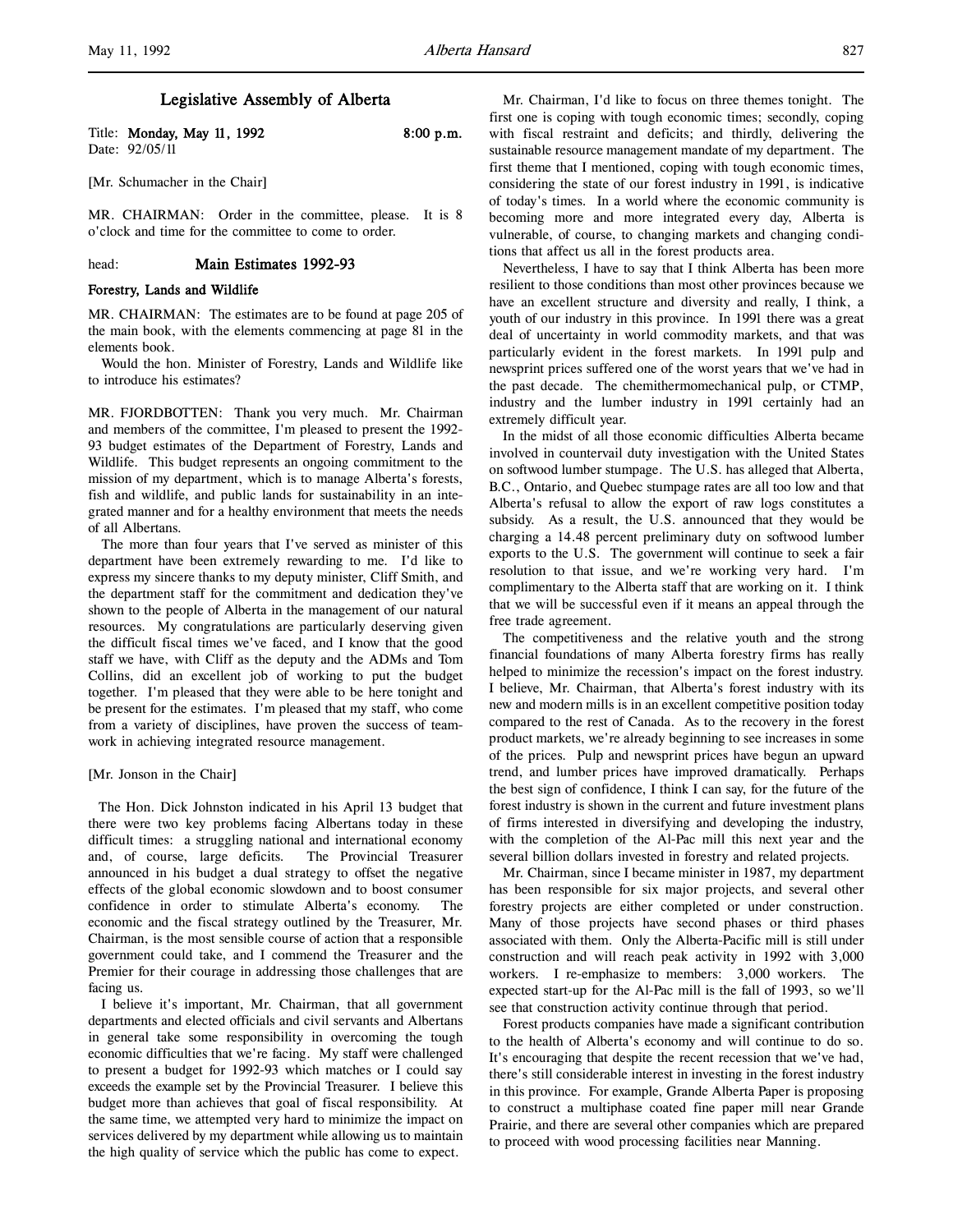Mr. Chairman, it's my hope and my intention to continue to support Alberta's forest industry in its efforts to remain competitive and to diversify. For example, to assist the competitiveness of Alberta's independent sawmills, my department is embarking on a strategy in 1992-1993 which over a five-year period will provide about 2 and a half million dollars for sawmill utilization recovery studies, and in the upcoming year \$800,000 will be made available. The goal of the strategy is to help the independent sawmill sector of the industry to attain long-term viability. A financial advisory committee will also be created to assist in reviewing worthy modernization and expansion proposals.

The second theme that I highlighted for you, Mr. Chairman, had to do with fiscal restraint and deficits. In these times of considerable economic uncertainty all government is challenged to exercise fiscal restraint yet continue to deliver a quality of service to the public. The 1992-93 budget for Forestry, Lands and Wildlife reflects my department's commitment to prudent fiscal management and to maintaining excellent services while we're doing that. I fully support the Provincial Treasurer's call for restraint all across government, and my estimates reflect our contribution and commitment to that restraint. The budget for '92-93 is \$173.7 million, which I must say, despite increasing demands on our natural resources, represents a \$1.8 million decrease, or about 1 percent, from '91-92. So it has been a decrease in the overall dollar numbers.

### 8:10

Where have we got those savings from? The savings have been realized in part by the reduction of 62 permanent positions, and each one of them has been done through retirements and eliminated vacant positions. We've had no layoffs. We've streamlined the administration leading to a cost saving of roughly \$900,000, and we're attempting to find more cost-effective ways of delivering our programs. We've been ruthless in looking at ways that we could try and save dollars while still providing the same level or an improved level of service. I'm satisfied in this case, Mr. Chairman, that all those reductions have been accomplished without compromising our mandate to deliver programs to conserve and manage Alberta's public lands and fish and wildlife and forest resources.

During '92-93 my department will implement user fees at 129 of our forest service recreation areas at rates similar or comparable to those that are in provincial parks. These recreation user fees are expected to generate about 1 and a half million dollars in revenue annually. The introduction of these fees will really position our forest recreation area sites on a more level playing field with similar recreation services offered by the private sector. We have often received criticism about having free campgrounds where the private sector next to them charges, and this will make it comparable. I hope Albertans will accept this new initiative as a fair and reasonable approach to offsetting some of the costs required to operate some of those popular recreation areas. Over the past couple of years the cost of operation has increased significantly while my budget hasn't increased. So either we could have closed campgrounds, reduced services, or implemented the user fees. The user fees are reasonable enough that I believe people will accept that and recognize that it's a great service, a great opportunity for them, and the few dollars it costs is worth while.

The third theme I raised, Mr. Chairman, had to do with sustainable development and natural resource management. My department finds itself now, I think, in a most challenging position given that they're asked to uphold the principles of sustainable development, sustainable resource management, that really

defined, I think, allows for prudent natural resource use while maintaining the integrity of the natural environment. There are, of course, many uses of our natural resources that my department oversees in addition to timber and the production of forest products. We oversee the management of habitat for our wildlife and watershed for our fisheries and the opportunities also for public recreation. All of those multiple resources and other uses must continue to be managed in a sustained and an integrated manner.

I'd like to take just a few moments, Mr. Chairman, to highlight several important initiatives that demonstrate our commitment to effective resource management and sensitivity to sustainable development. As a visible part of our sustainable development role the natural and protected areas program has been an extremely popular and successful program. Really I think what it does is conserve our natural heritage and directly involves the public in conservation and management. Since 1987 we've more than doubled the amount of public land that's been designated as natural areas. We had some 14,000 hectares at that time, and we've increased it now to over 35,000 hectares. I'm pleased to inform you that during the recent visit to Alberta of His Royal Highness the Duke of Edinburgh, my department committed to establishing an additional 21 natural areas within this next year. That represents an additional 15,000 hectares, or a 40 percent increase, in the amount of land protected under the natural areas status. It went from 14,000 to 35,000. Now we're adding an additional 15,000. I'm proud of the contribution which that program has made to our natural protected areas campaign, and I look forward, along with my colleagues in government, to future contributions that we in government can make in this important area.

The Alberta Heritage Savings Trust Fund grazing reserve enhancement program will progress this year into its third year. This seven-year, \$19.2 million program will produce approximately 54,000 hectares of pasture. That increases the grazing capacity of our reserves, and the public lands division will spend \$3.7 million in 1992-93 as budgeted in the Heritage Savings Trust Fund.

Despite the sizable decrease in the number of permanent staff in my department, Mr. Chairman, funding's been increased for some important initiatives. I could give you a couple of examples of that. The district enforcement enhancement program will be implemented in 1992-93 through the provision of \$750,000 to add nine new fish and wildlife officers and one support staff; that's 10 we'll be adding. This program, as you recall, was initiated in 1989-90 to improve officer safety and public service while increasing the enforcement activities we had against a terrible thing that's happening in Alberta today, and that's poaching. Including these 10 new positions for this year, enforcement staff will have increased by a total of 43 positions since 1989-90. Now, it might not sound like very much, but when all departments are reducing, to recognize this area and be able to get an increase in that I think is meaningful.

In fisheries management, Mr. Chairman, a number of initiatives will continue. The department's fish stocking program provides Alberta water bodies with trout and walleye from governmentowned hatcheries. In 1992-93 my department will stock almost 3 million trout and over 12 million walleye into Alberta's lakes and enhance an already superior sport fishing activity in Alberta. I think the enhancement of trout in particular, stimulated by a 3 and a half million dollar renovation to the Cold Lake Fish Hatchery, funded through Alberta Public Works, Supply and Services, goes a long way in that particular program. The fisheries enhancement trust fund program will continue to enhance recreational fishing in Alberta by providing funding assistance for various habitat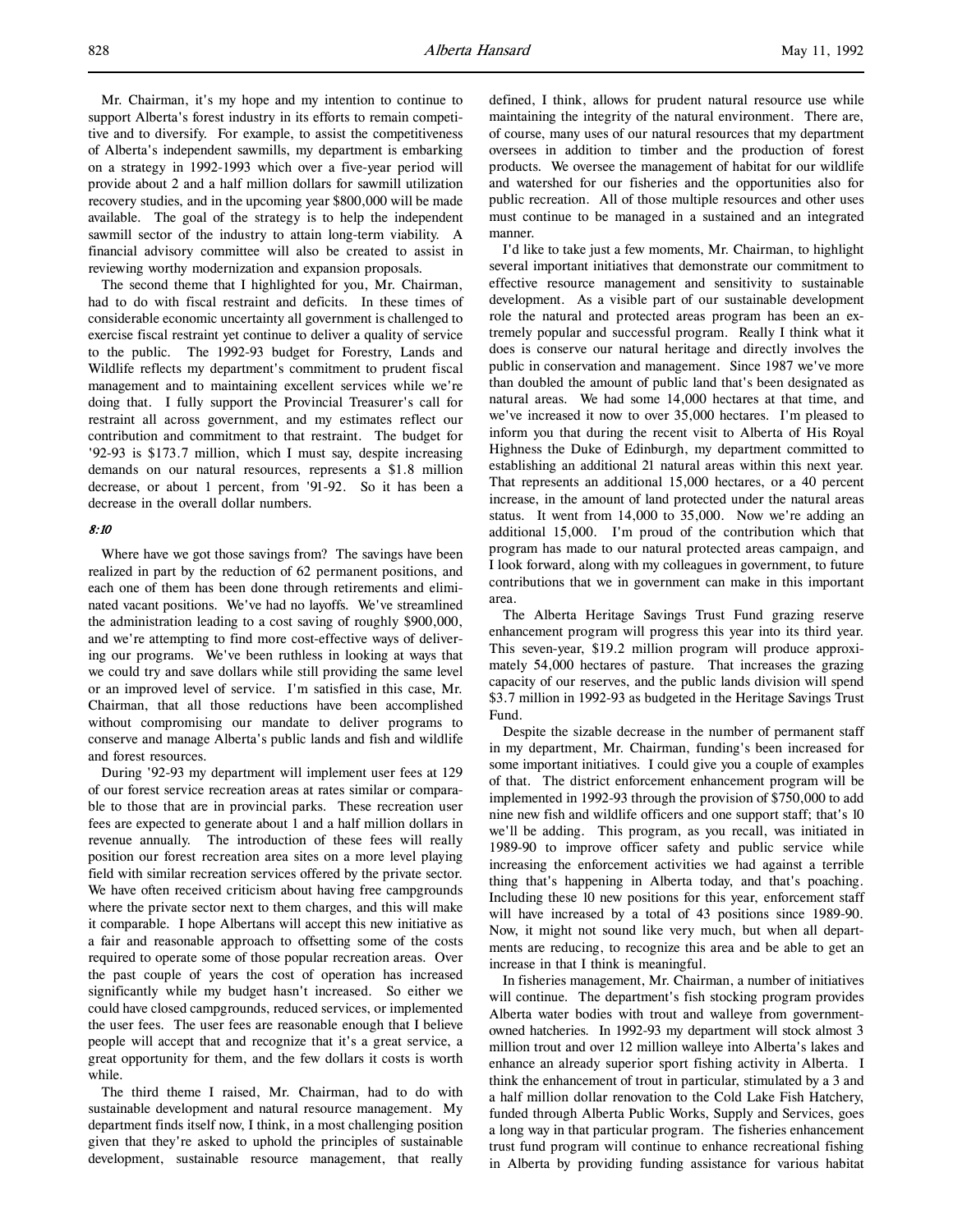development, educational and sport and fishing material. There will be 28 new projects initiated in this budget year totaling \$1.2 million.

While all that is going on, Mr. Chairman, the department will contribute an additional \$1.6 million in funding assistance for the North American waterfowl management plan. I'd like to speak on that for just a moment. As members will recall, this is a 15-year initiative, and it's a combined effort of Canada, the U.S., and Mexico to conserve, restore, and enhance important wetland and upland habitat for migratory birds and other species. Alberta has contributed roughly \$3.8 million from 1989 to 1992.

The department has also committed \$2 million this fiscal year to the spruce budworm spraying program. That is an important program that is really part of a six-year, \$10.4 million to \$10.5 million project to protect northern Alberta forests, which have a serious problem at the moment. If it goes unchecked, it could result in, my department advises me, over \$170 million in costs to the provincial economy. Where that dollar number comes from is the potential lost royalty revenues from harvesting merchantable timber, reforestation, and cleanup of debris caused by the reforestation. So my department estimates that every dollar spent on spraying avoids \$17 in future government expenditures and revenue losses. I think it's very cost-effective to make sure that program works. While we're doing it, members should know that we're using a natural soil bacterium known as BT to control those populations of budworm. It's been used successfully across Canada for a number of years, in fact about 30 years. It's been used in Alberta since 1989, and it's been tested and approved by several agencies, including Environment Canada, Health and Welfare Canada, and produces no harmful effects to human health and the environment.

# 8:20

Mr. Chairman, we plan to implement a two-year joint Forestry, Lands and Wildlife and Alberta Environment northern river study through the allocation of an additional \$1.1 million. Those technical studies on the northern rivers were implemented in response to the Alberta-Pacific Environmental Impact Assessment Review Board's recommendation that there be research conducted into the cumulative impact of development along the Peace River, the Athabasca River, and the Slave River systems. In over four years a total of \$12.3 million will be spent on these studies by the department and Alberta Environment, and the federal government will cover half of those costs. That program is under way, and I think it's important. We look forward to the results.

In 1992-93 the reforestation program will keep the government current in meeting its responsibilities in supporting our commitment to sustained forest management, and this will include supplying seedlings for forest industry projects and carrying out planting and site preparation by the Alberta forest service. I'm pleased to announce, Mr. Chairman, that approximately 15 million seedlings will be planted by the Alberta forest service in '92-93, and that's an increase of over 20 percent over last year. With the recently completed expansion that we've had and the modernization at the Pine Ridge tree nursery at Smoky Lake, an additional 3 million seedlings for reforestation will be produced this year bringing the total number of seedlings produced this year to 48 million. The modernization of the nursery will result in better quality seedlings for planting. Along with our newly introduced Free to Grow standards I'm confident that Alberta's reforestation efforts will remain, I really have to say, the best in Canada.

Also, the department has entered into the first year of a threeyear agreement called the Canada/Alberta agreement on forestry, and it's a cost-shared agreement on a 50-50 basis with the federal government. The program is part of the WEPA program, or the western economic partnership agreements, announced by the Treasurer in his April 13 budget. Activities that will take place because of that agreement will support reforestation and intensive forest management research and technology transfer and public information and education. The province and the federal government will each contribute \$15 million toward those activities, towards that program that will end in 1995. It's important to note, however, that the \$6.6 million that were budgeted in the program for 1992-93 appear with funding for all western economic partnership agreements in the estimates of Economic Development and Trade. I want to stress, Mr. Chairman, that the \$10 million agreement for that funding that will be spent on silviculture over the next three years will go towards reforestation in permit areas, cleaning and tending older cutover areas, and securing and enhancing the growth of new forest. The funds there will not – I emphasize "will not" – be used to pay for reforestation in areas that were harvested under forest management agreements or under quotas. None of it will be used in those areas.

Also, Mr. Chairman, in support of the agricultural community, the department intends to implement a \$4 and a half million program for water crop damage compensation and prevention. It's been a long time in negotiations with the federal government to see this program come to be. According to the new program, a waterfowl crop damage compensation agreement between Alberta Agriculture and the federal government, the level of compensation to farmers suffering losses as a result of waterfowl damage will be increased to 80 percent of the value of the crops lost to that damage. As you recall, the level previously was 55 percent. So it's a much better agreement for the farmers and I think will do a lot to enhance wildlife.

### [Mr. Schumacher in the Chair]

Also, my department will maintain its strong support for the Buck for Wildlife habitat development program for the conservation and enhancement of fish and wildlife habitat. Since its inception in 1973 the program has contributed approximately \$16.4 million for 739 individual projects. With the funding coming from the special levy on hunting and fishing licences, our efforts to improve wildlife habitat conditions for Alberta's fish and wildlife will continue to be appreciated by sports fishing enthusiasts, hunters, and recreational users, and I think also that the general public will generally appreciate that. For 1992-93 I'm pleased to announce that 135 projects will be targeted for assistance under the program: 65 for fish habitat, totaling \$800,000, and 70 for wildlife habitat, totaling \$850,000.

In addition, my department has been deeply committed to getting the growing environmental movement more involved in the whole area of public consultation and government decisionmaking. I believe the Throne speech made it abundantly clear with the numerous references to openness and honest relationships with the public that Albertans will be given opportunities to be consulted and to participate really in matters affecting their daily lives. My department is familiar with the value the public can have in matters of natural resource management and has many years experience with the integrated resource planning program. The experience in that program has taught us the importance of basing decisions regarding management of public resources on the views and needs of the public.

On the theme of public involvement, my department will begin developing a natural resource management policy this coming year. You may recall that in the Throne speech we made mention of the policy in the context of the government's overall public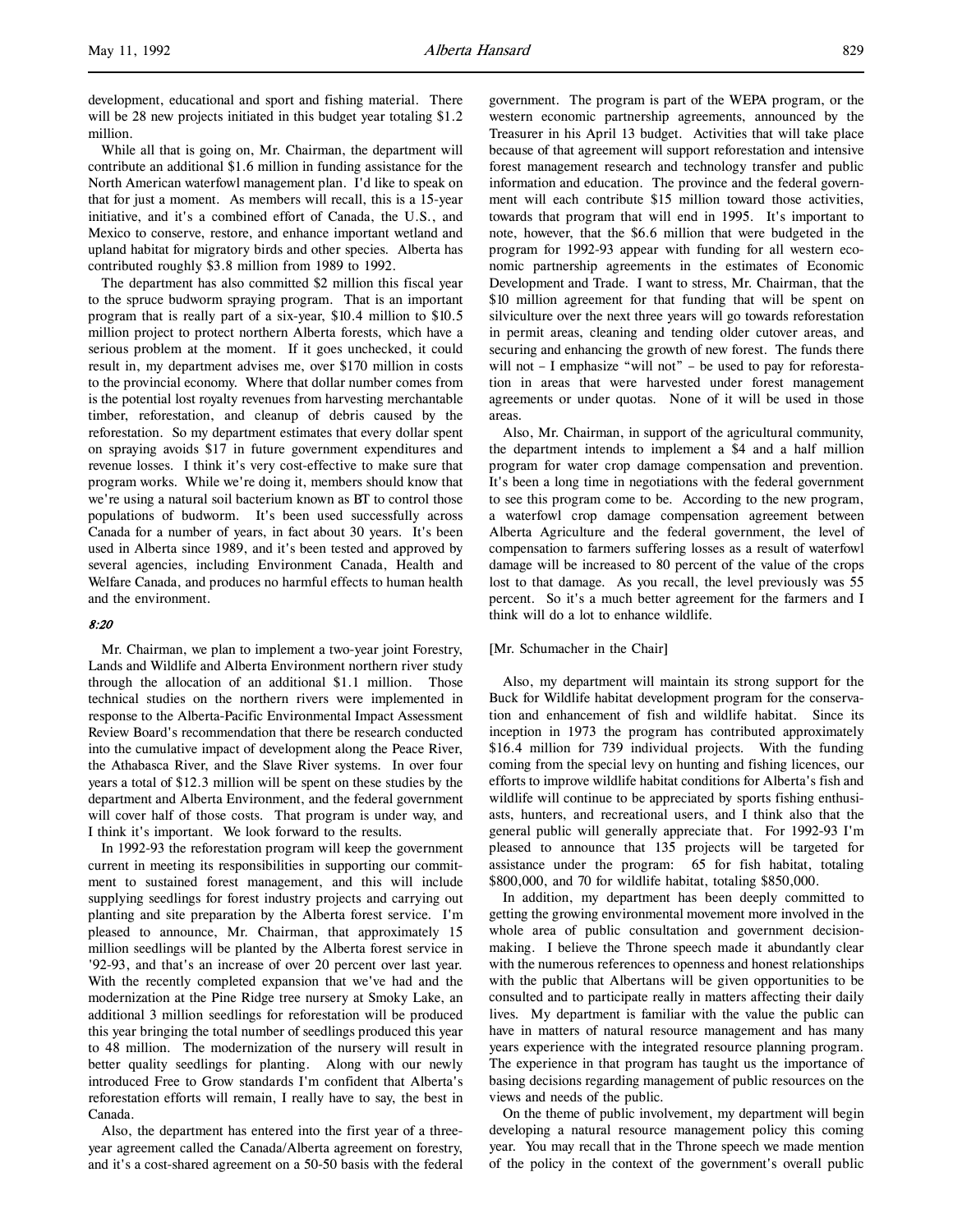I also am pleased to announce the establishment of the Forestry Lands and Wildlife Advisory Committee, that provides ongoing advice to myself and my department on a variety of natural resource management issues. That group, Mr. Chairman, is chaired by Brian Evans, the MLA for Banff-Cochrane, and it represents 18 separate government, environmental, industry, and other interest groups who really care about the management of our natural resources. I'll look forward to working with that committee to benefit from their guidance on how the department may make better decisions concerning our natural resources.

In addition, Mr. Chairman, my department has taken steps to consult the public on the allocation of timber resources in the Manning area, and I am pleased that the results of a proactive initiative have encouraged my staff to explore other forest-related projects in the future whereby the public can be consulted prior to the allocation decisions being made.

Mr. Chairman, all these examples which I present to you tonight I think really point out my department's commitment to public involvement. However, I don't think we should always be satisfied with our past achievements, because I think the public expects, and rightly so, that our commitment will be ongoing and part of effective resource management in the future. I am particularly pleased to highlight all these initiatives, including the natural resource policy, the growth in the natural and protected areas program, and the Forestry, Lands and Wildlife Advisory Committee, as part of the government's and my department's commitment to the response to the 1990 Dancik report, or Forest Management in Alberta: Report of the Expert Review Panel.

My department has a positive outlook on the future in this province, as has been illustrated through the various programs and commitments I've announced for the upcoming year. I hope all Albertans will appreciate the challenge we face as we endeavour to maintain a high quality of service in the management of our natural resources while taking the necessary steps that we all have to take to curb spending increases and contribute to the government's management of our deficit and overall restraint program. I think this budget goes a long way to meeting that challenge.

I want to thank you, Mr. Chairman, for the opportunity to present my department's budget. I will certainly entertain questions raised by the hon. members, and if I'm not able to answer them all tonight, I'll go over *Hansard* and circulate a package of answers to questions that I can't fully address this evening. With that, Mr. Chairman, I'm open to questions.

MR. CHAIRMAN: The hon. Member for Edmonton-Jasper Place.

# 8:30

MR. McINNIS: Thank you, Mr. Chairman. The minister in his opening remarks acknowledged the presence this evening of his professional and senior staff, and I would like to acknowledge their hard work as well. I recognize that they do the very best they can for the people of Alberta with the legislation, policy, tools, and resources we give them.

I also want to recognize the presence in our gallery this evening of a couple of Albertans who have an interest in forest policy and are here of their own accord to witness these proceedings. I'd like to introduce Jennifer Klimek of the Sierra Club and also Brian Toole of the Edmonton Friends of the North. If you'd rise and receive the recognition of the Assembly, I think that would be appreciated.

Most of the remarks I want to make this evening deal with the broad thrust of policy in this area. There are many detailed questions that I hope to get answers to in one way or another through the course of the session, but I think the broad direction of land use, wildlife, and forestry policy ought to be the subject of a debate at this point in our province's history. Certainly in the travels that I have made around Alberta and the very many meetings that I have been involved in dealing with forestry policy, I am hearing from a lot of Albertans. They're not at all convinced that today's forestry legislation and today's lack of policy are compatible with maintaining and preserving the natural biodiversity of our province, which is really something that Albertans are uniquely gifted with.

I don't think, even though there is some lip service paid in some of the documents, that our lack of a forest policy is such that it recognizes the diversity of users and values which are in the forests in addition to fibre production and wood production. I'm not certain that we're today providing the mix of forestry policies and projects which benefit the many local forestry communities around the province. It's certainly anything but clear that Albertans are getting a fair return for the resources that are being cut down and in many cases exported from the province. It certainly is far from clear that this government recognizes the intrinsic value in preserving very much of our forest in a natural state. It's certainly unclear that the position of aboriginal people is adequately protected in Alberta forest policy because of their special relationship – economic, cultural, and spiritual – with the forest. It's not at all clear that the government understands its role as trustee of the forests for the long-term future. I don't really believe that the commitment to openness, which the minister referred to, has been demonstrated in policy today.

Now, as evidence for these concerns, I certainly refer to the 1990 Dancik report, which the minister referred to also. The Dancik report made it very plain that Albertans wanted a great deal more involvement and influence over the way forests are managed, that they felt that better information was needed not just to be disseminated to the public but a better information base was needed, that we need something like a conservation strategy for our forests, and that we need to have some kind of an auditing system so that Albertans have some way of knowing whether apparent policy objectives and verbal or written commitments by the government are being met.

I would like to quote in particular from the Dancik report, which states:

As owner of the forest resource, the public has a right, if not a duty, to express concern about those commitments and to request clarification of the terms and conditions of agreements with forest companies.

A very perceptive comment, in my view, Mr. Chairman: we have not only the right but also the duty to ask those questions about arrangements that are entered into by the government. I believe that those Albertans who ask those questions deserve to be treated as if they are following their public duty and not treated as if they're some kind of external enemy.

In the government response to the Dancik report, which was made available in June of 1991, there appeared to be some commitment in that direction. I again quote from the government's response.

In future, meaningful opportunities will be provided to the public to have input into all major policies and major allocation decisions that affect Alberta's forests.

That quote is found at page 8 of the document. It also says: There must be a single point where all of a project's environmental, social and economic effects can be considered together, so that Cabinet can weigh all factors when it makes the decision whether to approve a project . . . the creation of the . . . NRCB allow for this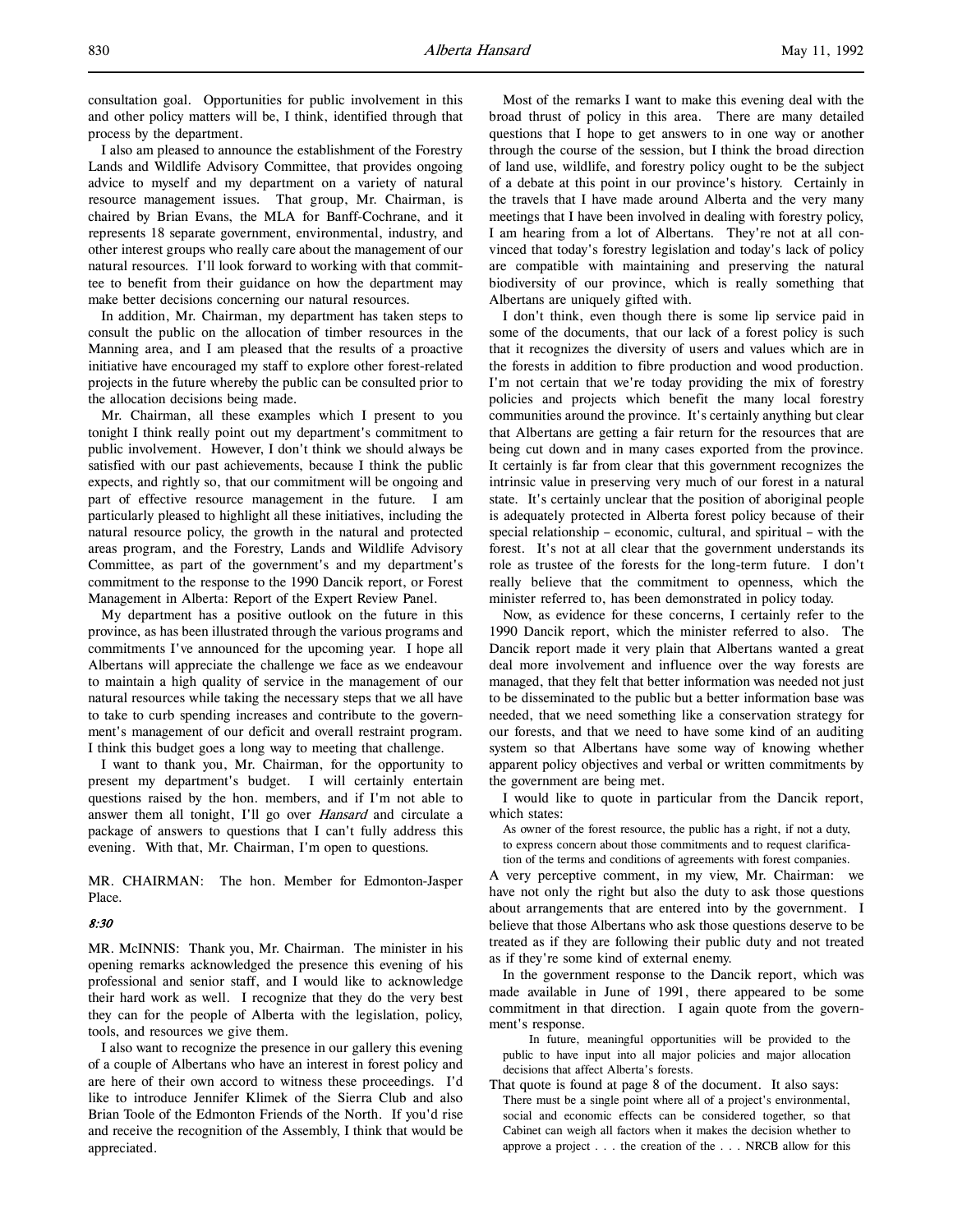integrated consideration of new projects, including full public hearings where appropriate.

A pretty strong commitment, in my judgment, to embrace the overall philosophy of the Dancik report and to recognize, I think, that that conclusion comes not from academic study or from some political agenda but in fact comes from the people through the public hearing process. At the time, the minister was quoted in the media as saying that while he didn't think he had money to hire the additional staff that Dancik recommended, the department is implementing, I quote: at least the spirit of the panel recommendations. So I think it's abundantly clear that what the government told Albertans was that they were going to turn a new leaf, that there was going to be a new era of openness and a new era of involvement.

Well, I think we should just have a little overview here of what's happened in the last year or so just to see to what extent these things are happening. I have some passing familiarity with what is taking place in the Al-Pac FMA implementation process. A task force has been set up under the auspices of Gerald Cormick, who's a private consultant employed at this stage by Alberta-Pacific to review and discuss the ground rules for the Al-Pac FMA, a very important document. Now, the commitment, I would like to remind the minister and the Assembly, was that the public would have input into major policies and major allocation decisions. The allocation decision to Al-Pac was done without any substantial impact whatsoever. It's very interesting that the process for determining what public input will be is structured by a private consultant who is employed by the company that's involved, in this case Alberta-Pacific Forest Industries Inc.

Now, there is a task force which has been set up through this process, unbeknownst to most Albertans, which consists of some representatives from the company, some from aboriginal people, some from the department, some from the community advisory council, some from environmental and conservation groups, and some from trappers and recreational leaseholders. I'm at a loss to understand how these people were selected, what type of selection process was employed, because there's no policy or no regulations, no legislation that deal with that. It appears that this is something that was made up by the consultant as it went along.

I have trouble understanding, even if you grant that the representatives chosen are representative of the interests for which they are supposed to speak, why are there are no, for example, recreational users other than those who may be leaseholders in the area, no representatives of the tourism industry, which is certainly going to be impacted by logging, nobody representing agricultural interests that I can tell or local governments or indeed some of the local people who were supposed to benefit from this process. These people when they come to these meetings are told how important they are because they're on the task force; they have to come there and be prepared to act decisively, ensuring that agreements reached are supported by their constituents and principals. It's actually an old game, in my judgment, that you sort of pull people away from the constituencies they represent, isolate them, and get them to come to terms in the absence of the constituencies that they represent. Task force members are told that they can't characterize the positions or suggestions of other members in their discussions with the public or the media so that there's no negotiation in the press, and by and large it comes to transpire that most of the public is shut out of this process.

It has been my understanding that this is a process that was supposed to be carried on by the company at the request of the minister, although I wonder what kind of technical support will be available. I've been informed that Al-Pac is offering something in the neighbourhood of \$50,000 to fund this process, but from

that they're supposed to cover all of the meeting expenses and provide background, technical, and other information. If this is an example of the new regime, I'm not sure that we've progressed all that far.

Some of the participants in the process wonder how you can have a meaningful discussion about how the forest is going to be managed if you start off with a forest management agreement that says: the joint venture partners' use of the forest management area for growing, harvesting, and establishing timber is to be the primary use thereof. In section  $1(d)$ : the right to authorize trapping, providing that the joint venture parties' right to manage the area for timber production is not significantly impaired. Now, that's a pretty major allocation decision right there. When you say that the primary use of a set of lands is to be growing and harvesting timber and that other things can take place but only if it doesn't impinge upon the right of the joint venture parties to manage the area for timber production, well, that doesn't leave very much to talk about at all. That's why I think so many Albertans are disappointed that the commitment to involve the public in major policies and major allocation decisions results in this kind of a process, which I think is a mile or two short of the mark.

### 8:40

In fact, when you look at the ground rules as proposed by, I guess, the government and the negotiators for the company, there really is very little mention of public input into the process. The referrals that are mentioned are made to government agencies only. Other resources and other users are very plainly relegated to second-class status or third-class status at best. A lot of detailed concerns, I think, exist over this process. Now, what's come to pass according to my information is that the people who are involved in the Al-Pac process have not come to any agreement over the ground rules, but the minister nonetheless is going to impose the ground rules on an interim basis, that they're going to be within a very short period of time the law, with all of their warts and the rest of it, and it will be up to somebody to try to find some way through the process to get them changed after the fact. So I really can't see a lot of difference between the old process and the new process except that a consultant has a contract and there are a series of meetings that take place, but day in, day out the decisions are made according to schedule, and the ground rules come into effect.

Another example I'd like to refer to is the Sunpine Forest Products FMA. Sunpine was apparently awarded the timber in the Brazeau development area in 1988 in the area west of Rocky Mountain House. It's most of the remaining unallocated forest resource within the foothills region of the Eastern Slopes of the Rocky Mountains. Now, it's been about four years since that commitment was made. There's been no public involvement process in terms of the allocation decision on Sunpine. Apparently there have been some negotiations, but these are the oldfashioned style of negotiation where it's behind closed doors: somebody from the company deals with somebody from the department, and if that doesn't work very well, then the boss in the company deals with the minister.

Why are these negotiations still taking place in secrecy? Is there nothing to this commitment on the Dancik report? What is the status of the Sunpine forest management agreement at this point in time? We know that the Minister of the Environment has so far refused to call an environmental impact assessment into the project, which is the only trigger to get this issue before the Natural Resources Conservation Board. In the quote that I read earlier from the government response to the expert review panel,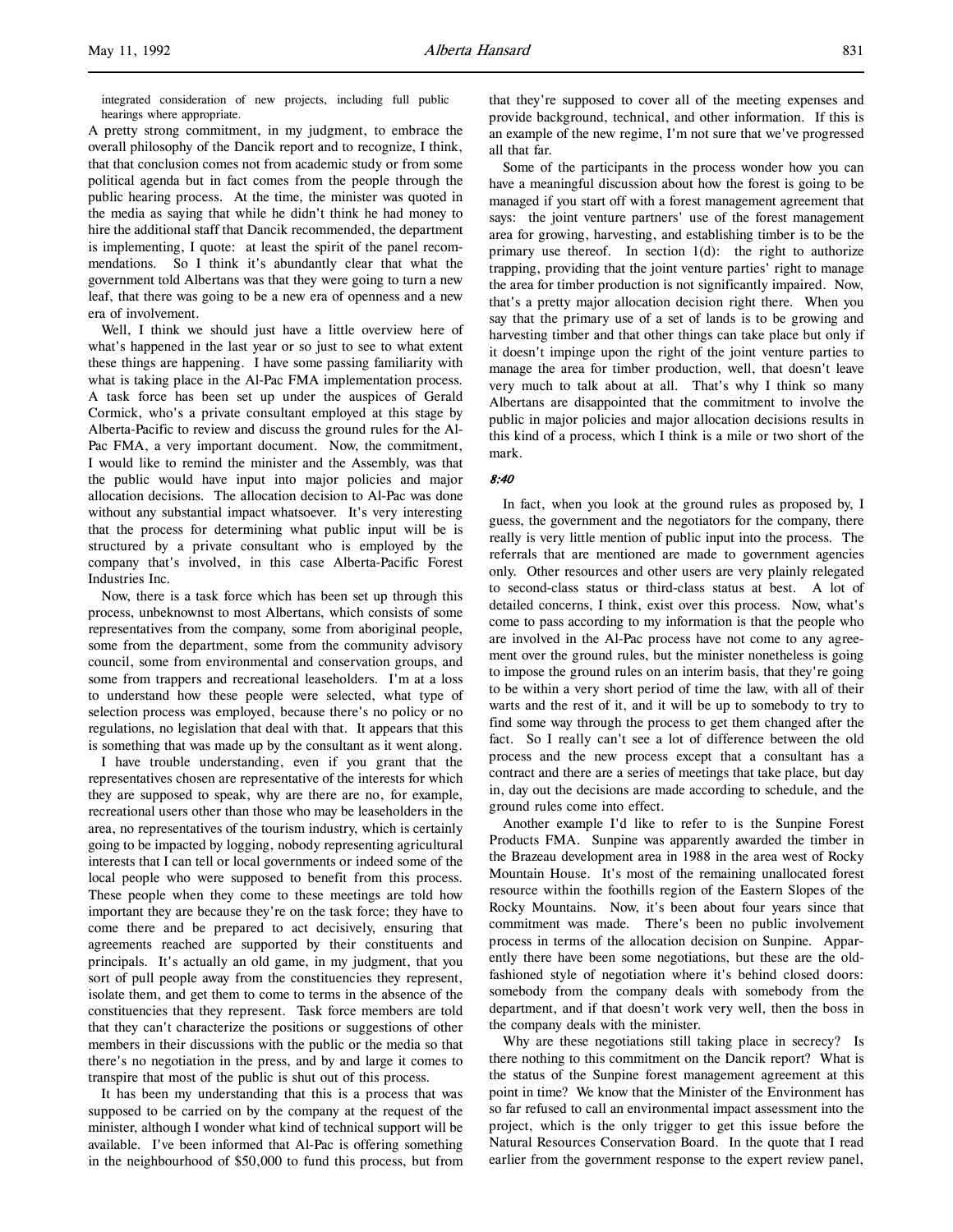it said that the NRCB was supposed to be the place where you had the "integrated consideration of new projects, including full public hearings." Well, that hasn't happened. It hasn't happened because the new regime, Mr. Minister, is the same as the old regime as far as Sunpine is concerned, unless you can convince me that I've missed something and there indeed is something else different that's going on.

In the case of Daishowa it's a very important FMA, all of which was again negotiated in secret behind closed doors and all of the rest of it. Under the government response to the expert review panel I understood that each of the forest companies were supposed to establish a liaison committee to deal with issues that interface with the public. Now, Daishowa has done that. They had virtually no way to facilitate public input into their ground rules. I understand that the members of the advisory committee had to raise quite a fuss to get a look at the ground rules. They got the next to last draft before they were made law, and they were told as members of the committee that they could not discuss them with anyone because it was confidential. Well, again, you know, how can you have people representing others who are not allowed to speak to their constituents? If somebody tried to say that to me as a member of this Legislature, I'd say, "Get out of town." You just can't do the job if you can't consult with the people you represent.

I understood that Daishowa's public advisory committee was supposed to be funded by the company itself. Then I read in the minutes of the February 11, 1992, meeting that Ken Higginbotham, representing the department, feels that forestry can probably maintain the \$7,500 we get now. Does that mean that the government of Alberta is funding the Daishowa public liaison committee from taxpayers' funds? If so, that isn't my understanding of the way that was supposed to work. I thought this was supposed to be something that was done for and by the company.

A number of Albertans took a look at the Daishowa FMA. They took a look at the Forests Act, and they had a feeling that the system that was set up to deal with that FMA was not capable of producing a truly sustainable forestry operation. So they took the matter to court for interpretation of the Forests Act. Now, we don't have the ability to canvass all the evidence here, but I'd have to say that some fairly shocking testimony came out at that trial in terms of what we do and we don't know about forest management in Alberta.

We had experts testifying that you don't need to have wildlife in the forests; you can have a perfectly good forest with no wildlife whatsoever. At the end of the day the courts agreed that there was no way of establishing with today's policy and legislation – in the first place, there is no explicit statement of forest policy in Alberta. We have the Forests Act, and we have a bunch of statements here and there, but we don't have an integrated forest policy statement for the province of Alberta. I think the courts agreed that there was no way of establishing that with certainty. All that they said, and this is really the technicality that allowed the minister to get off the hook in terms of what he had done, is that the Act says that these instruments are supposed to be designed to create a sustainable forest, and whether they do or they don't is not something the courts can decide upon. As long as they're apparently designed that way, then that's good enough to satisfy the terms of the Forests Act. Well, I say that's not a good enough Forests Act and that's not a good enough forests policy, and we in this Legislative Assembly ought to get busy writing a Forests Act and a forests policy which will do the trick.

Now we learn that having won the court case on that technicality, the Attorney General informs me that the Minister of Forestry, Lands and Wildlife is demanding a pound of flesh, some

retribution from those environmental groups who brought this matter to the court for clarification, some \$250,000 more or less. The minister has justified that by saying that you have to be responsible for your actions, so he feels justified in going after his pound of flesh on the basis that the people responsible ought to be responsible for their actions. He knows very well that that would have the effect of bankrupting some of the oldest and longest standing environmental organizations in the province. Now, that might be convenient for the government. I think it would be politically stupid, but if that's the direction that he's intending to go in, it indicates to me the furthest thing possible from the commitment to a full, meaningful opportunity for the public to have input into all major policies and major allocation decisions. You know, for people who the Dancik report says are doing their civic duty to be gone after in that fashion by a minister of the Crown I think is unbecoming, unseemly, and very unfortunate. I wish he would reconsider, because, Mr. Minister, you're responsible too, and if the effect of your action is to bankrupt those organizations, that's your responsibility as well.

### 8:50

What about the forestry allocation decision in respect of the Peers mill, the quota which was auctioned by the creditors of A & V Logging last Thursday? The minister essentially wiped out the hamlet of Peers by taking away the condition that timber be manufactured in a 35 kilometre area of the town. The difference in bids between the one company that was prepared to maintain the forestry operation in Peers and the winning bid was approximately \$800,000. For \$800,000 the minister sacrificed a community in our province. I suppose that might be vaguely understandable if the \$800,000 reverted to the taxpayers of Alberta, but it doesn't. It goes to some combination of the Royal Bank, the federal development bank, and Irene Vanderwell.

Now, that's an oddball sort of a decision, in my view, that it's more important to have \$800,000 in that pool than it is to have a hamlet of Peers, but what I think is worse is the minister's effort to justify that decision on the basis that he somehow got the highest price ever for a timber quota in the province of Alberta. What is it that Mr. Leithead and the Alberta Forest Products Association are trying to convince the Americans of in this timber dispute? I happen to agree with the minister that it has a lot to do with whether or not we're prepared to export our logs, but when we go around in a semipublic way bragging about how much more a quota is worth in the market than we provide it for from Treasury, I suggest that there is no principle left that won't be thrown over the side when it comes time to justify a decision which is very difficult to justify. I think it's outrageous, in fact, that a minister of the Crown has the authority to say whether a hamlet lives and dies under the Forests Act. To lift the quota or impose the condition is the decision of one person, and that's a tremendous amount of authority to give over the lives of the community. This minister tries to convince the Legislature that they asked for it, that the people in the hamlet of Peers wanted to commit economic suicide. Baloney they did. Virtually all of them signed a petition over the weekend saying: hell, no; we did not ask you to kill our village, thank you very much; we would like to survive.

We also have the question of improvement districts 17 and 18, which are fed up with their lack of return from forestry operations. Again Albertans are saying they want some local economic benefits. The people who are on those advisory committees have been told by senior staff from Forestry, Lands and Wildlife and transportation that they can address the problem by giving them more taxpayers' money to build more roads. Well, isn't that a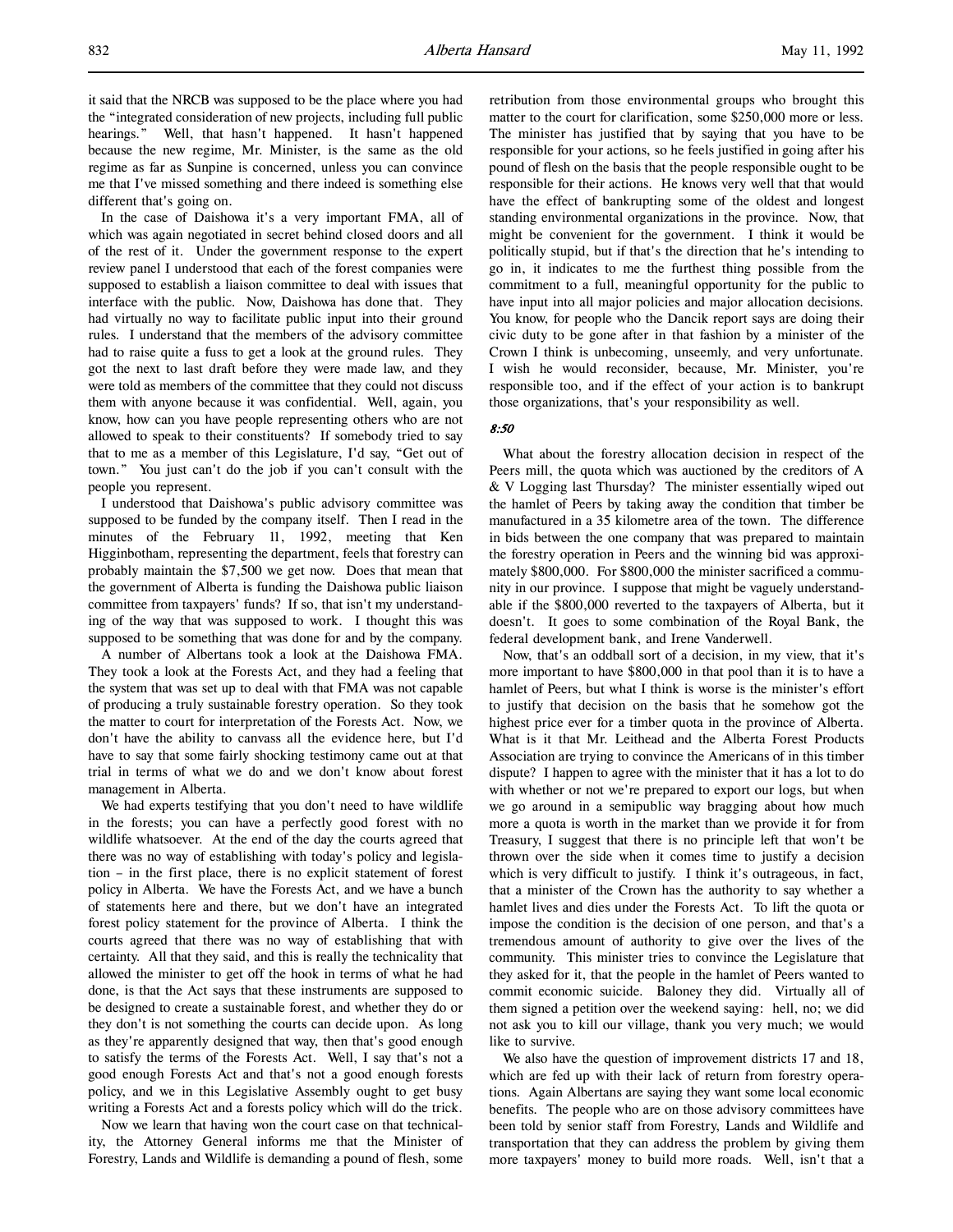little bit like buying silence with provincial tax dollars? I think the action that's been taken by IDs 17 and 18 is the result of their belief that they're being forced to bear costs of pulp mill development without a corresponding benefit. They're really fed up, I think, with a system in which they lose timber, they lose employment opportunities, and they face environmental damage and considerable expense without any compensating revenue.

How much time is left?

# MR. CHAIRMAN: Four and a half minutes.

MR. McINNIS: Well, we've barely scratched the surface, and there's so much more I would like to deal with: why it is, for example, that the department continually underestimates the expenditure that's required for fire fighting; why the estimates are down this year when we've had to have special warrant year after year to cover off the cost of that; why it is that the wildlife branch, the poor sister of the department with 19 percent of the budget, has a research budget that appears to my figuring to be not much more than \$3.4 million out of a \$176 million department or something less than 2 percent; why it is that there's still no action on the caribou rescue plan after these many years; why so many parts of our province which are known to be critical wildlife habitat are being allocated on the single-use forestry model.

So I have to say, you know, that when I compare what's being said to the public on the Dancik report and so many other things with the performance, I think there's a gap there, and for that reason I would like to declare a want of confidence in this minister. Now, for the most part this is done by reducing the minister's salary to a dollar, but because of the particular circumstances of this minister and this department I move that the minister's salary be reduced to \$3 because I believe what we've got here is a 3 dollar bill.

## Minister's Salary

Moved by Mr. McInnis:

Be it resolved that the minister's salary, vote 1.1.1, be reduced to \$3 in the Department of Forestry, Lands and Wildlife.

MR. McEACHERN: Mr. Chairman, the Member for Edmonton-Jasper Place has quite rightly pointed out that the minister talks a good story but doesn't always deliver. It seems to me that the 3 dollar bill idea is quite appropriate because, of course, there is no such thing as a 3 dollar bill. That means that he won't even get the dollar that would normally be the amount. So the 3 dollar bill analogy is a very appropriate one.

The minister when he first stood up this evening talked about how the mission of his department was to develop a sustainable forest industry. Well, I guess I ask: has he been able to do so? Of course, the answer is no. Is he on the right track to do so? Well, maybe. I think one of the things that he should be looking at a little more closely is the experience of the Scandinavian countries. The Scandinavian countries are now in the second and third generation forest regrowth. You don't grow a crop of trees in one year and then mow it down and start again like you can with wheat fields, yet to a certain extent this minister seems to think you can mow down your forests like they were wheat fields and then regrow them. Now, they take a lot longer to regrow, and you cannot in any way compare the regrowth to the original old growth forest. You've lost incredible numbers of species. You have no assurance that the soil will be able to regenerate that fast that amount of growth that the government is planning. The experience seems to be in the Scandinavian countries that the third

time around particularly you get a stunted growth by comparison to what you were getting in the first crop. Anybody that plants grain three years in a row on breaking should understand that. The first crop is always the best. If you don't fertilize, the second crop isn't quite as good, and the third crop is not very good unless you do something about some crop rotation and some fertilization. I think the minister has some kind of a notion that you can farm forest lands much in the way you farm wheat fields, and I think it's a mistake.

He also said that one of their missions was to make sure that we have a healthy environment. Well, I don't think he and the Minister of the Environment have been taking very good care of the environment in Alberta. We certainly have a long way to go.

I think the greatest danger to the forests that the minister poses is his FMAs, his handing over thousands of hectares of land to big corporations and then saying, "Here, it's yours to manage for the next 20 years" – surely that's an abdication of responsibility no matter what the terms – and then with some kind of an almost automatic renewal at the end of 20 years if they wish, if they haven't already mined it to the point where it's not worth renewing and they don't decide to just leave because it isn't paying off.

### 9:00

The minister spoke at some length about how the Treasurer in his budget had addressed the challenges of stimulating the economy. It wouldn't just be, would it, that the reason for switching from the talk of a balanced budget over the last several years to stimulating the economy – that wouldn't have anything to do with the fact that they failed miserably and did not balance the budget and so tried to make a virtue out of a difficulty that they were just unable to fulfill their promises about a balanced budget? It wouldn't be perhaps that this is what you might call an election budget, would it? I mean, it has far more to do with that than any sort of repentance on the part of the Premier that somehow he's now got to start stimulating the economy because he's got to save Albertans who are in trouble. Certainly Albertans are in trouble, because this government has been in power for 20 years and has messed up the province.

Yes, these are tough economic times, and the minister was bragging about how the forestry industry is doing so well under these tough economic times. Couldn't be that we overexpanded in the forestry industry just at the wrong time, could it? Couldn't be that that's the case, could it? It seems to me that what this government did was look around the world and say: "We've got to diversify from agriculture and oil. Let's see; what else can we do? Oh, well, we could chop down our trees and give them away to somebody." And so we run out to the world and say: "Look, corporations, come; we'll help you. We'll pay you to take our pulp." That's about what it amounted to in the Daishowa and Al-Pac types of contracts. I might remind the minister that I quoted in this House an article – I think it was from the Financial Post of about three years ago – that in fact we were moving into forestry just at a time when there was going to be an oversupply of pulp. That's one of the reasons that the prices were down last year and that we sold more pulp than ever and got less money for it. It doesn't take any genius to look ahead, and yet the minister rushed ahead and wanted to sell off our pulp at an incredible rate. That's not exactly what I would call sustainable development.

Mr. Chairman, I think the Member for Edmonton-Jasper Place hit it right on when he said we should be saving some dollars from the budget. We should just reduce the minister's salary to \$3 and make it a 3 dollar bill so that we don't have to give him three 1 dollar bills. I think that would be an appropriate remuneration for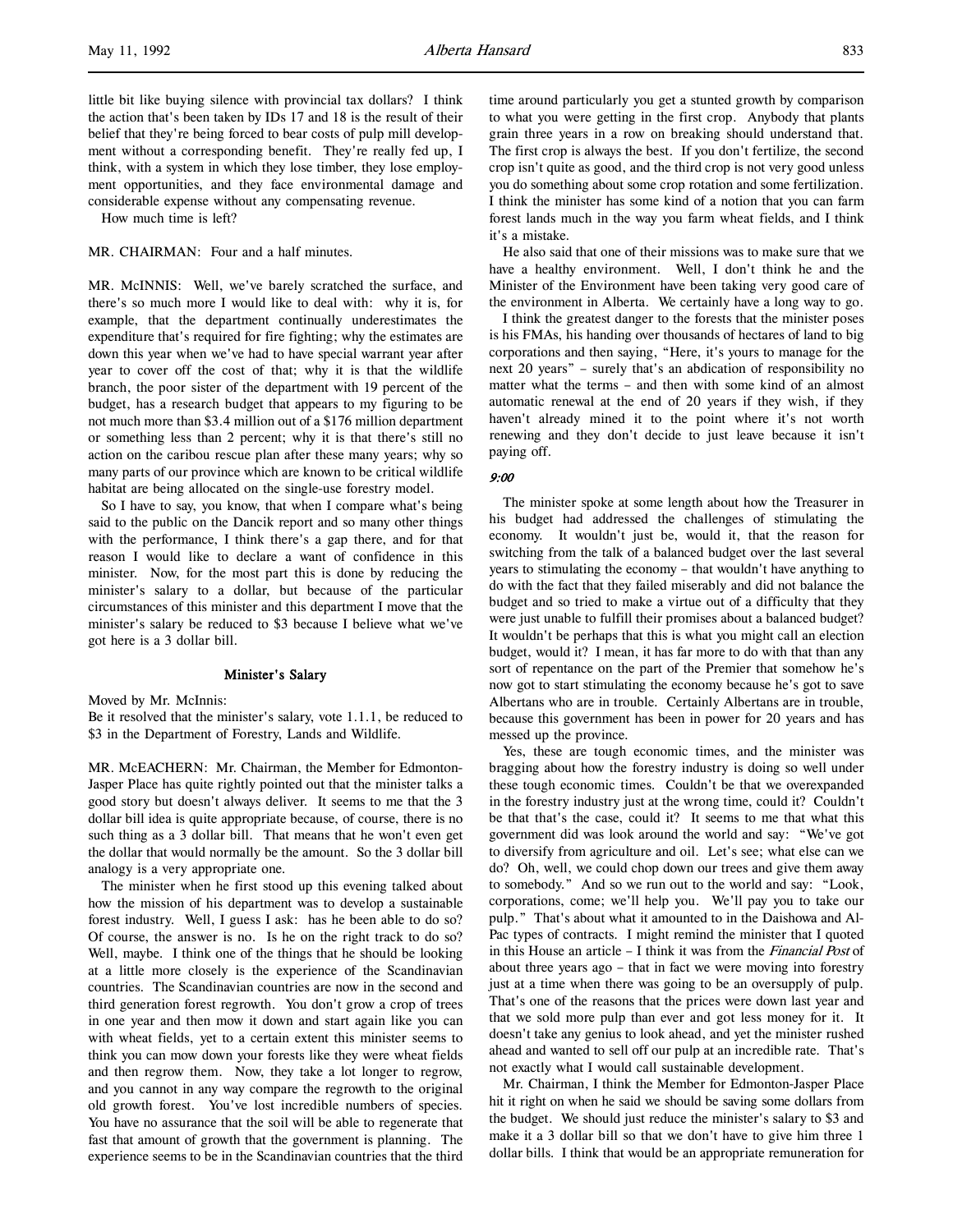the success he has had in running the Forestry, Lands and Wildlife department in this province.

# MR. CHAIRMAN: The hon. Member for West-Yellowhead.

MR. DOYLE: Thank you, Mr. Chairman. I listened closely to the Member for Edmonton-Kingsway, and I must agree that the Member for Edmonton-Jasper Place is on line with proposing a notice of motion such as this when I see the way the Minister of Forestry, Lands and Wildlife treated the people of Peers in the last couple of weeks. That's more money than those people will be making if he doesn't change his mind and give it to the proper company that will generate jobs within the community of Peers and get that mill up and running.

In fact, under the Forests Act, Mr. Chairman, article 26 says:

When in the opinion of the Minister it is in the public interest to change any provision or condition or the area of a timber quota, timber licence or timber permit, the Minister may

- (a) alter or vary any provision, condition or area of, or
- (b) cancel

the quota, licence or permit 30 days after serving a notice of his intention to do so by registered mail on the holder of the quota, licence or permit.

Well, Mr. Chairman, going through some court documents, I haven't seen where the minister sent any registered letters to the receiver. Perhaps I don't understand this that clearly, but it seems to me that within 30 days the receiver would have to be served notice by registered mail that the conditions were going to change. In fact, there were only two weeks, I believe, that the judge gave the two major companies – one a former deputy minister, another who holds a \$120 million corporate debenture – to lobby the minister to have him change that condition, thereby allowing in people who had the full intent of not creating jobs in the Peers area but moving those jobs to another area; in fact, moving the wood to an area much farther than the 35 kilometres that was in special condition 12.

So until the minister changes his mind, I think \$3 would be fair, because that's much more than the people of Peers and area will get if he doesn't give it to the person who opens that mill and supplies jobs within the Peers area and allows the wood to be manufactured within the 35-kilometre area.

Thank you, Mr. Chairman.

MR. McINNIS: I would just like to elaborate with regard to this great gulf between the rhetoric of public involvement in closeddoor decision-making. There do appear to be some exceptions. You know, when the government can't make its mind up, then we have things that are public-inputted beyond death. For example, in the Yuen Foong Yu polyboard dispute in the High Prairie area, the government was unable to come to a decision as between some interests within the caucus, so they may very well have fiddled both opportunities by the board. The position as I understand it is that the government has said, "Jeez, we can't figure this out, so we'll let both of you guys go and apply to the Natural Resources Conservation Board independently of the government, and they'll make a decision, because we can't make a decision within our caucus." I think that illustrates the point that they only consult when they don't really know what it is they're going to do. When it comes to, for example, the northern reserve area of Procter & Gamble, which the company forfeited on account of their failure to meet the commitments that they made under the forestry management agreement, there's all kinds of room to consult because the government really doesn't know where it wants to go.

It's kind of interesting that a few years ago when we were discussing these matters shortly after I was elected, the minister was saying: "Well, we had to sign all these FMAs, and we had to give away all this money. We had to give away all the free infrastructure. We had to give away all the loan guarantees. We had to give away the FMAs. We had to give, give, give, give, give, because we had no choice. We had a very tiny window of opportunity to get into the forest industry, and that window was closing on us real fast, so we had to get in there and give away Alberta." Well, now all of a sudden there are projects left, right, and centre. There are three, four, maybe more that want to make use of that northern Procter & Gamble reserve area. We've got Grande Alberta Paper company that wants to utilize the northern Procter & Gamble area as well as the deciduous timber from the southern area, what I guess they consider to be the reconstitution of the offer that Procter & Gamble walked away from when it shelved its expansion plan; no end of consultation on that because the government doesn't have a clue which way it wants to go. Now there's somebody from Calgary who wants to open up an oriented strandboard in Grande Prairie utilizing the deciduous timber from Procter & Gamble's southern FMA. I suggest that the government only consults when it doesn't really know which way it wants to go, and I think those particular instances are a pretty good illustration of that.

I also would like to raise the concern which a lot of people in the Grande Cache area have about the way our system of quota and forestry management agreement encourages overcutting but underutilization of timber. The people in Grande Cache are convinced that some of the good quality sawlogs, which are needed to keep that Grande Cache mill in operation, are being chipped, shredded, and pulped. Good quality sawlogs. Now, that's borderline criminal. We shouldn't have good quality sawlogs that are cut into tiny pieces and made into pulp and shipped overseas or into the United States on that basis. Good quality sawlogs should be manufactured in Alberta, and the chips and the sawmill residue should be pulp, but under current policy it appears that managers of an FMA could indeed reduce sawlogs to chips without penalty. Now, that's not something that Albertans would agree to if they had a choice. It's not something that could possibly result from the public having input into major policies and major allocation decisions that affect Alberta's forests, but it's something that does go on in our province today.

### 9:10

It seems that the people of Grande Cache in this particular instance are losers because they found that after the detailed forest inventory was done, the amount of timber that was available to them for the operation of that mill was considerably less than was indicated at the time. The harvest area block known as E-8 was presumed and reported to be of sufficient magnitude to accommodate a mill of the size built in Grande Cache. Well, the manufacturing capacity there is 600,000 cubic metres annually. In the past year the detailed forest resource inventory studies show that the forest they are allocated can only produce about 270,000 cubic metres of sawlogs. So they've got a sizable gap there, between 600,000 and 270,000 cubic metres. Again it comes back to the overwhelming sense Albertans have that not enough information is available in order that decisions can be made properly. If that information is not communicated properly – and I know the minister may be raring up to give his speech about what a terrible deal this Grande Cache mill was; from the outset he likes to blame it on the public hearings. Well, you can't blame the public for the fact that the forest was identified as having 600,000 cubic metres of sawlog production annually compared with 270,000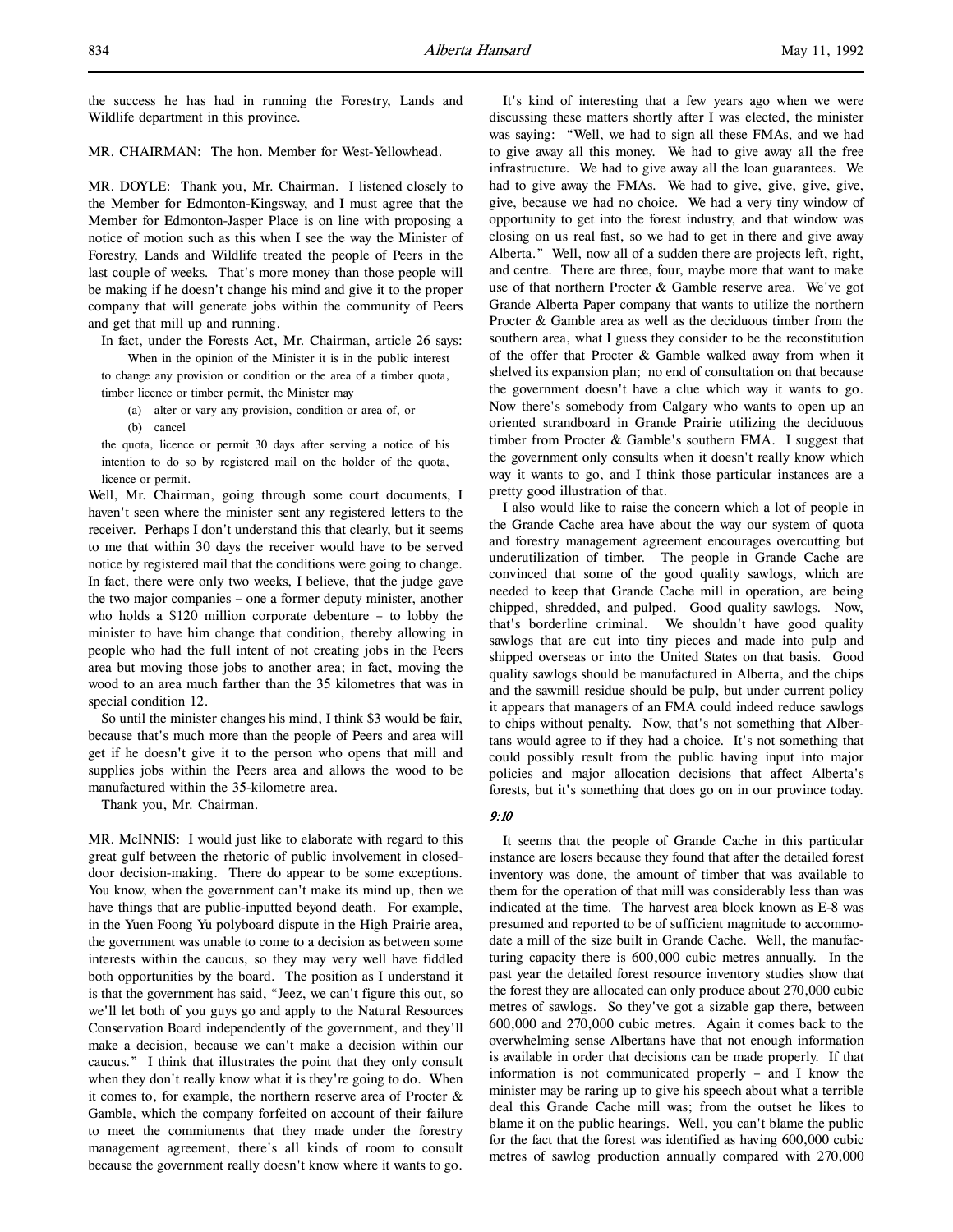actual. That isn't the fault of something that came up at the public hearing process.

I hope in the course of this evening, speaking of 3 dollar bills, that the minister will finally get around to clarifying where this government is going on public lands management. In the very first question period of the current legislative session I asked him about the proposal that comes from certain elements within the cattle industry to transfer the management of Crown lands from the department of public lands to the Department of Agriculture, with my understanding that the public lands branch has always had a multiple-use mandate whereas the Department of Agriculture has a mandate which is more single-industry driven. There is, I suggest, widespread concern about that proposal. If my mail is any indication at all, a lot of Albertans are very concerned at what the government may be contemplating. At that time the minister left the door open: he didn't say yes; he didn't say no. What he said was: it doesn't matter. Well, in fact, to a lot of Albertans it does matter. I'm hoping that somewhere along the line the minister will find it in his heart to come forth with a process that will allow people who have an interest in that area to have some questions answered but also to state to the government for the record what their concerns are and what they would like to see done about it.

MR. CHAIRMAN: The Member for West Yellowhead.

MR. DOYLE: Thank you, Mr. Chairman. Speaking to the motion from the hon. Member for Edmonton-Jasper Place that "the minister's salary, vote 1.1.1, be reduced to \$3 in the Department of Forestry, Lands and Wildlife," I wouldn't say that should be a permanent salary, but it certainly should be for some time, until he repents of what he did not only to some of the citizens of Alberta but to many of the people in the Peers area who fought so hard to keep that community going over the years. It was not their fault that the mill went into receivership, and perhaps it was not the fault of the times, but the true fact is that that mill is in receivership.

On February 6 the minister wrote a letter in regards to A & V Logging, the mill at Peers. I quote:

Price Waterhouse, the receivers for A&V have been advised that I am not prepared to remove the 35 km manufacturing condition associated with A&V's timber quotas.

I am pleased at your company's interest in [this] mill.

That was signed by the minister himself, and I tabled that letter in the Legislature. That was on February 6, Mr. Chairman.

On March 27, a letter signed by the deputy minister, C.B. Smith, reads, and I quote:

The Minister of Forestry, Lands and Wildlife is not prepared to remove special condition number 12 of the Coniferous Quota Certificate E010009 at this time. Should the assets of A & V Logging be retendered, the special condition would be removed and the retendering could be advertised on that basis.

That was signed by the deputy minister.

Then lo and behold, Mr. Chairman, from March 27 to April 2, another letter from Alberta Forestry, Lands and Wildlife signed by C.B. Smith, and I quote:

After careful consideration of information received since my letter of March 27, 1992 and the representation made by various interested parties I am retracting that letter. The Minister of Forestry, Land and Wildlife is not prepared to remove special condition 12 of Coniferous Quota Certificate E010009.

That was signed by the deputy minister. That was on April 2, 1992, Mr. Chairman.

On April 9, 1992, seven days later, and I quote:

This is in reply to your letters dated April 3 and April 7 regarding sale of A&V Logging's assets. There still seems to be some uncertainty over the Department's position with respect to special condition 12 of the Timber Quota Certificate No. CTQE010009.

My letter to you dated April 2, 1992 stated that the Minister of Forestry, Lands and Wildlife was not prepared to remove special condition 12. I would like to reconfirm this and add that the Minister is also not prepared to consider any amendments to the condition. This reflects the position of the Honourable LeRoy Fjordbotten, Minister, Forestry, Lands and Wildlife and the Honourable Peter Trynchy, MLA for Whitecourt.

Now, this was on April 9, 1992, Mr. Chairman, signed again by the deputy minister.

Then 20 days later, on April 29, 1992, another letter, and I quote:

This is to advise that the Minister of Forestry, Lands and Wildlife has agreed to remove special condition 12 of the Coniferous Timber Quota Certificate E010009 once the assets of A&V Logging have been auctioned or retendered.

It shall be a condition of the sale that every tender or bid contain a proposal outlining the employment opportunities that the bidder will make available to individuals residing in Peers and the immediate vicinity. Notwithstanding the acceptance of any other offer by the Receiver, the Minister reserves the right to withhold his consent to an assignment of the Quota, including but not limited to withholding his consent to an assignment to the highest or any other bidder if that bidder's proposal is not satisfactory.

The quota may be auctioned or retendered on this basis. That was signed by the deputy minister.

Well, Mr. Chairman, it looks like the minister changed his mind the odd time or somebody changed his mind. We know who changed his mind the last time. When the bids came in, one bid came in in the area of 1.8 from Millar Western, a company in Whitecourt that has \$120 million of corporate debentures that is participating until October 31, 2009, and the other one was from a smaller company that wanted to start the mill up. Millar Western indicated that they did not want to start the mill up. They wanted to leave it to the owner to auction off or some agreement like that. The other company, which has no taxpayers' dollars, only their own dollars, which worked hard to keep the economy going in the Lodgepole area and other areas of the province, was the only one that really qualified when it went to tender the first time, but the judge for the receiver, I understand, allowed those other two companies to lobby the minister to remove this condition 12. Who are those companies? The one that has \$120 million does not want to open the mill; the other one is under the management of his former deputy minister of forestry with some assistance from the brother-in-law of one of the other people who want some funds out of this particular mill. So this was not fair to the people of the Peers area.

#### $9.20$

Last Saturday I received a call in the morning to see if I could attend a meeting in Peers with many concerned citizens. There were some 35 to 40 people gathered who wanted to lay their concerns on me. They weren't getting much results from their own MLA because he was waffling on the subject also. Mr. Chairman, I understand the citizens of Peers and area began on Saturday afternoon, sometime after l o'clock, with a petition, and by 5 o'clock last evening, which would be May 10, 1992, received some 405 people who wanted to clearly state their objection to the removal of clause 12. With some other petitions that had been circulated earlier, there appeared to be some confusion as to what they were signing, and some people misunderstood the clause 12, but I assure you that all the constituents of that area now very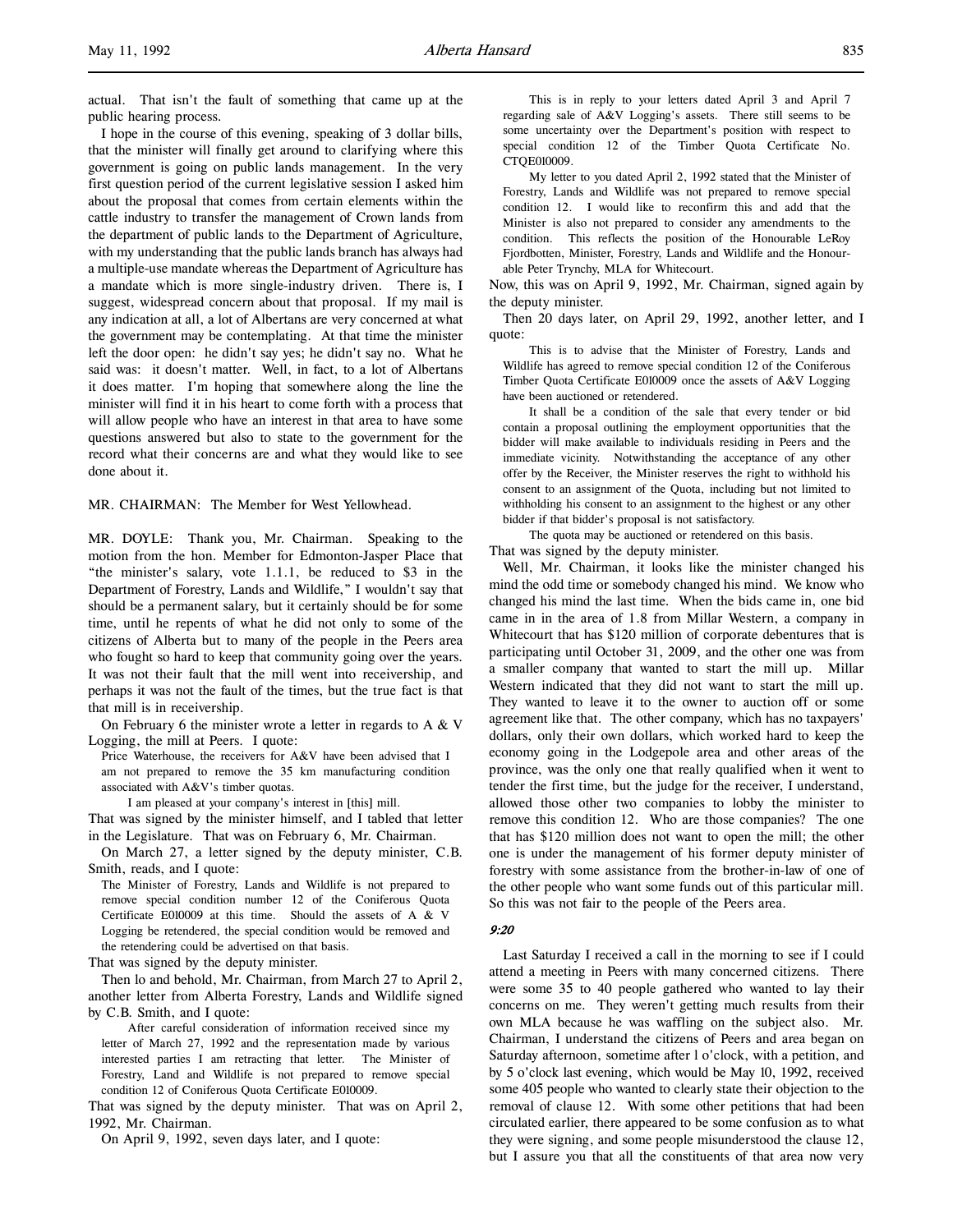clearly understand what happened when they removed clause 12. In fact, if the minister or any of his colleagues would like to drive to the town of Peers, there's a tombstone planted there now as you turn into the town of Peers, and it says: Recession Flats – Clause 12 buried here. The only thing they didn't put on it is the person who actually killed clause 12. It was the Minister of Forestry, Lands and Wildlife. So why should he be paid any more than \$3 if he can use these heavy-handed tactics to kill a small community like Peers?

Mr. Chairman, the Forests Act I guess allows them to. Under 26 it says:

When in the opinion of the Minister it is in the public interest to change any provision or condition or the area of a timber quota, timber licence or timber permit, the Minister may

(a) alter or vary any provision, condition or area of, or

(b) cancel

the quota, licence or permit 30 days after serving a notice of his intention to do so by registered mail on the holder of the quota, licence or permit.

Mr. Chairman, this quota was in the hands of the receiver. When it was auctioned, from one auction to the other was only somewhere over two weeks' time span. The minister wouldn't have had time to serve a 30-day notice by registered letter to the receiver. So there seem to be some problems with the way the minister handled this particular incident.

In the next couple of days when the minister has to look over these tenders and decide who gets them, I hope that he would certainly make sure that whoever gets the quota in the Peers area, if that wood is harvested and manufactured by local people, that that sawmill is up and running in Peers. Anything less than that is not fair to the community of Peers, the surrounding area, and the town of Edson. In fact, today I understand the town of Edson faxed the minister a letter of their disappointment with the decision. I'm sure the minister also received many of these letters that I have today, because they are addressed to him and CC'd to me. I quote from one:

The majority of people in the area were not in favour of dropping or amending special condition #12. People feel they were lied to, to acquire names for that petition. If you would like names you could call me at [a certain number.]

Our improvement district never held a meeting to assess how we felt. Also, the receiver's meeting was advertised the morning of as a loggers' meeting. Some people discovered its true purpose through word of mouth. Rating the applause, the vast majority at that meeting were also not in favour of dropping or amending the condition.

As an effort to salvage the jobs in the area,

it goes on to say that she and her husband were helpful in getting these 400 and some signatures yesterday. Some were talking conflict of interest and kickbacks and all that, but I would doubt that that would be something the minister would take part in. But, very clearly, the auction that was advertised on May 1 should have had special condition 12 in it, and it should not have been removed by the minister.

Also, Mr. Chairman, speaking to the notice of motion by the hon. Member for Edmonton-Jasper Place "that the minister's salary, vote 1.1.1, be reduced to \$3 in the Department of Forestry, Lands and Wildlife," I would like to bring something else forward that the minister should be . . . [interjection] Another hon. member has been saying some words behind me, and it distracted me for a moment there. Perhaps he would like to take his place and stand up in support of this motion.

Mr. Chairman, I would like to say that the minister's salary should be on hold until he takes a tour in the Whitecourt area with Tom Opus and his partner of the great job they're doing in horse logging, logging by horses. Mr. Opus and his people log around

one acre a day by selective harvesting in co-operation with the staff of the forestry department, with six people working. The clear-cutting in that area does 50 acres a day, and they employ eight people. Mr. Opus's operation with the horse logging is rather unique. He has come a long ways since I was a young fellow and used to log by horses the big oak trees in Ontario and occasionally maple trees, when they were dying and we needed them for wood. Mr. Opus has a wagon drawn by three horses, and on that he has a picker with a gas motor. When the tree fallers drop the trees, only the selected trees, he comes alone with his three horses hooked to this wagon, starts up his motor, picks them up, and takes them out right to the edge of the forest, the same as anybody else would do if they were harvesting with big equipment.

The things that are left are all the evergreens and all the other trees that will be generating in the future; they're all left there. The only roads that are made through this forest are made where the alders are, where the short trees are, and they are pushed in with Cats so the horses can clearly get in and out of there. They're not straight roads; they wind through the bush where they're not harming any other trees. In about five years, Mr. Chairman, the same operation can come back.

If horse logging was allowed to be used in many of these forest areas – there are some areas where you could use heavier, bigger equipment, but horse logging could be used in many areas for selective cutting. In fact, if they were cutting 50 acres a day with six people, that would be 300 people you'd employ, 300 people plus all the spin-off jobs. It would help these people who are caught on the rolls of welfare to get out in the country, enjoy the outdoors, and put in a good day's work. They'd probably feel much better about themselves. Many of them would like to work; they just haven't had the opportunity. In that same 50 acres, Mr. Chairman, the people with the mechanical equipment only employ eight people. So although horse logging was a thing of the past, perhaps it also may become something of the future. I'm sure the Minister of Agriculture would be pleased by the increase in sales of horses, with probably better breeds of horses for doing this very strenuous work.

So, Mr. Chairman, I'd hope that the minister would review the policies of Tom Opus and his people, who are now working on private land because they didn't get any more Crown land in the last little while, and the change in the weather kind of put them on a higher spot.

### 9:30

Also, I'd like to say, while we're considering this reduction in the minister's salary by the notice of motion by the Member for Edmonton-Jasper Place, that he mentioned earlier that in this year's estimates he was going to only put in nine new officers and one support staff. That's a ratio of 9 to 1, Mr. Chairman. I wonder if the minister feels that nine officers could not better operate if they had a little more support staff, where they could be out in the field more and not have to spend nearly as much time doing their paperwork.

Mr. Chairman, I would think if the minister had looked around in some other ministers' departments, perhaps he could have found a little bit of deadweight there at the top that he could have shaved off and perhaps put that money towards increasing those officers to about 90, which is about what they need for fish and wildlife officers. There's poaching going on. These officers can't possibly keep up with the amount of poaching that goes on. I see them. I've had the opportunity to catch people with nets in the McLeod River, and these people are out there all over the place. We don't have enough officers to protect our fish and wildlife, and we must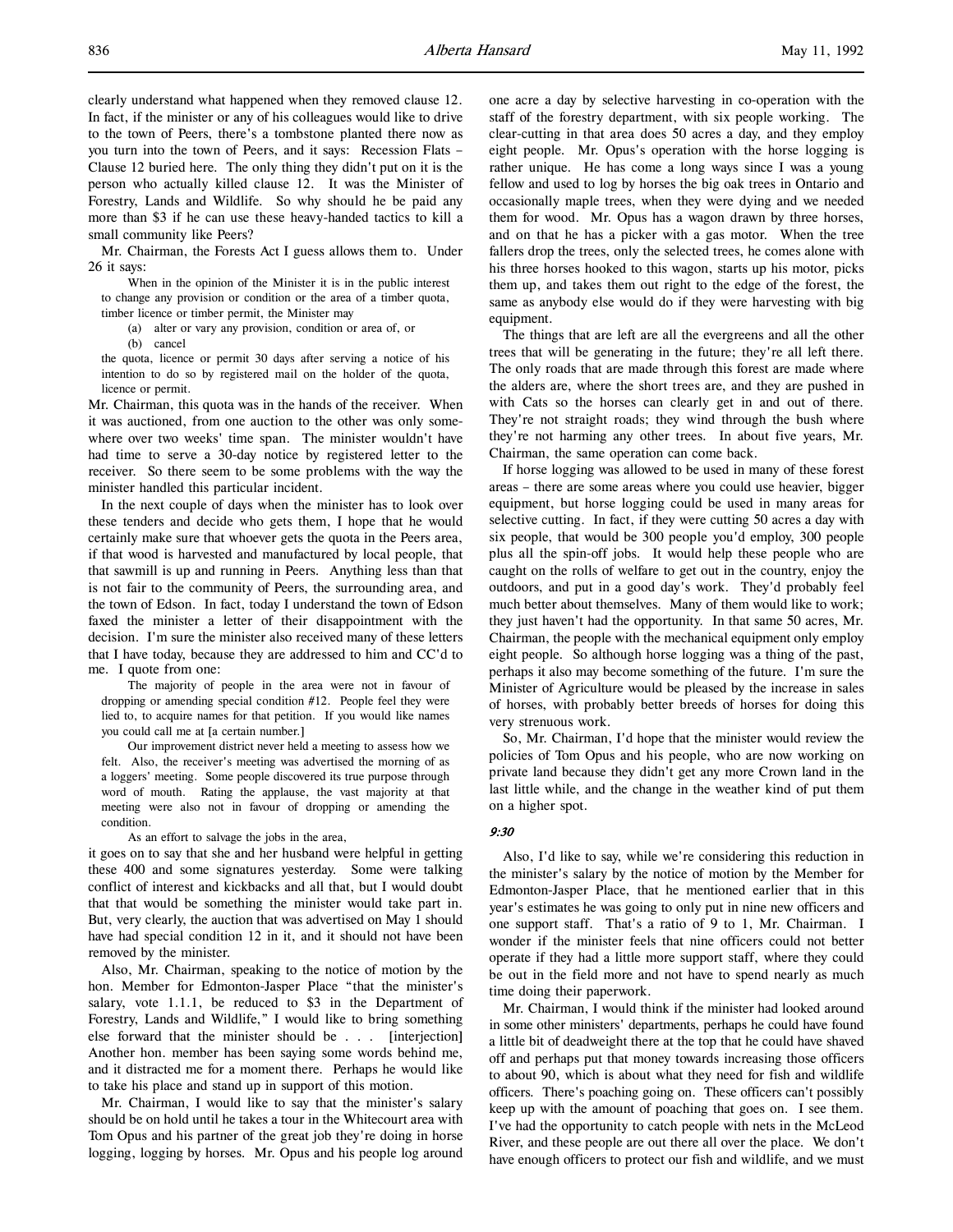have more officers in the field. Along with that, for every 10 we must have at least, I would say, two or three support staff to do the paperwork and to let these officers spend more time out in the areas that they have to protect.

Also, Mr. Chairman, in recent years I spoke with the minister about the protected areas around the Emerson Lakes, between Edson and Hinton in a triangle. There are eskers in that area that are very much in need of protection. Those eskers are, of course, much like hoodoos, but they're pushed up more in hills. They're very high, probably 800 or 1,000 feet up. You can walk up them, walk along them, and you can see five or six very clear lakes. The department of forestry has a very well kept campground there. I might say that I am in support of the minister of forestry charging for some of these campgrounds, because surely somebody can pay something for the expense it costs to look after many of these remote campgrounds. But I would like to see the minister of forestry turn that campground over to the Minister of Tourism, Parks and Recreation and make a small provincial park around that area before Weldwood climbs over the hill, takes too many trees out of there, and allows that countryside to erode too much.

While we're talking on the motion by the Member for Edmonton-Jasper Place about the minister's salary being reduced to \$3, perhaps it could stay there, Mr. Chairman, until the minister actually puts at least a 10-kilometre peripheral rim around Jasper national park on the east side. Not too long ago, some of the members of the department that are sitting above me here will recall, somebody shot a bighorn sheep in the Cadomin area. Indeed, it was a very serious crime, but there was some question as to exactly where the boundaries were. They were somewhere up on top of the mountain. So I would hope that the minister would consider putting a bigger rim at least 10 kilometres outside Jasper park and not let these wood butchers go in there and clear-cut the forest close to Jasper park.

In fact, Mr. Chairman, as you travel Highway 40 to Grande Cache, the part that's paved, when you get close to Grande Cache, right along the highway there – Highway 40 runs very close to Jasper national park – the trees have been cut between the park and the highway. Now the woodland caribou are coming out on the highway. Many have been killed in the last couple of years, and many people are concerned that we have to find a better way of protecting the woodland caribou if they indeed are going down in numbers. We have to find some better protection for them.

In regards to the motion from the Member for Edmonton-Jasper Place for \$3 in vote 1.1.1, I would say that the Minister of Forestry, Lands and Wildlife must also pay particular attention to the amount of fish that are actually in the creeks. In the Auditor General's report there appears to be no real tally as to how many fish there are in the creeks and in the rivers and how many of each species are in there. I would hope that the minister would get a better count on these fish, and I'm most pleased to see that he has said that he's going to increase the trout and the walleye stock. Of course, being an avid walleye fisherman, Mr. Chairman, I am that fortunate catching walleye that I have to limit my catch until I eat some. I appreciate that the minister is increasing the stock in the walleye population. They are one of the best fish that Alberta could pride itself in protecting.

Mr. Chairman, the cutbacks some years ago from a limit of 10 walleye was a very positive step by the minister of the day. He cut them back from 10 a day to three a day. I can see now in one of my favourite lakes that I fish in . . .

MR. DOYLE: I haven't had the opportunity, mind you, to go fishing much the last three years, but I assure you I'll be fishing this weekend if I can get a break. I'm looking forward to being at the walleye catch at Slave Lake in the hon. member's riding to bring home the big prize. [some applause] I needed that, Mr. Chairman.

Mr. Chairman, increasing the population of the walleye is a very positive step on behalf of the minister, and of course those who are trout fishermen will appreciate the enhancement of I believe 3 million trout from the Cold Lake hatchery.

Mr. Chairman, many of my constituents are very concerned about the amount of spraying of herbicides that goes on. The test plots that were originally established for testing the herbicides in the FMAs have now been expanded. Their fears are that they'll be expanded until everything is sprayed by herbicides. I want to express that to the minister, that herbicide spraying must come to an end if at all possible, although I did see where he was putting in some more money – I believe he said \$2 million; he can correct me if I'm wrong – on some spraying of the budworm.

Mr. Chairman, I would hope that until the minister clears up some of these things I've requested from him, we would leave his salary at the fee of \$3. With that, I would like to hear what other people have to say.

MR. MITCHELL: Mr. Chairman, I rise to speak on this motion but reluctantly, only to make sure that I get a chance to speak generally on this minister's estimates. I'm not going to address specifically the motion of a \$3 salary, which I think is cynical and really little more than vexatious. I would like to talk about a variety of specific questions that I'd like to ask the minister, but I'd like to start with just some general comment first.

Clearly, Mr. Chairman, I am concerned with this government's forestry policy over the years. Since the government announced its aggressive pulp mill development policy, I and my caucus have been vocal in our opposition to the manner in which that policy has been developed and the manner in which it has been implemented. We called originally for a moratorium on all pulp mill development until a number of conditions were met, amongst them the notion that pulp mill development would have to be benign environmentally. Clearly, we have gone now beyond that, but it seems to me that some of our greatest concerns are being realized. The fact is that if there was a justification that this government could argue for its pulp mill development, it was only that it had some kind of economic development impact. That, among other things, was a question that we raised. It is questionable, highly questionable, and now we are starting to see the answer to that question: would the world want to buy bleached kraft pulp in the future? Well, it is now of course becoming the future, and clearly we are seeing the world say, "We do not want to buy bleached kraft pulp any longer."

#### 9:40

There's a recent report that the United States general administration office, with its \$300 million annual paper purchasing budget, is now considering whether it will buy bleached kraft pulp paper any longer. We saw a report late last year by the Canadian pulp and paper manufacturers' association saying that European demand for bleached kraft pulp was declining and that this was causing serious concerns for the industry. The minister didn't have to be a genius three or four years ago to say: "You know, tomorrow won't be like it is today. The world is changing. Environmental demands, among other things, are such that the world markets for this kind of paper will begin to diminish." They are, in fact, beginning to diminish.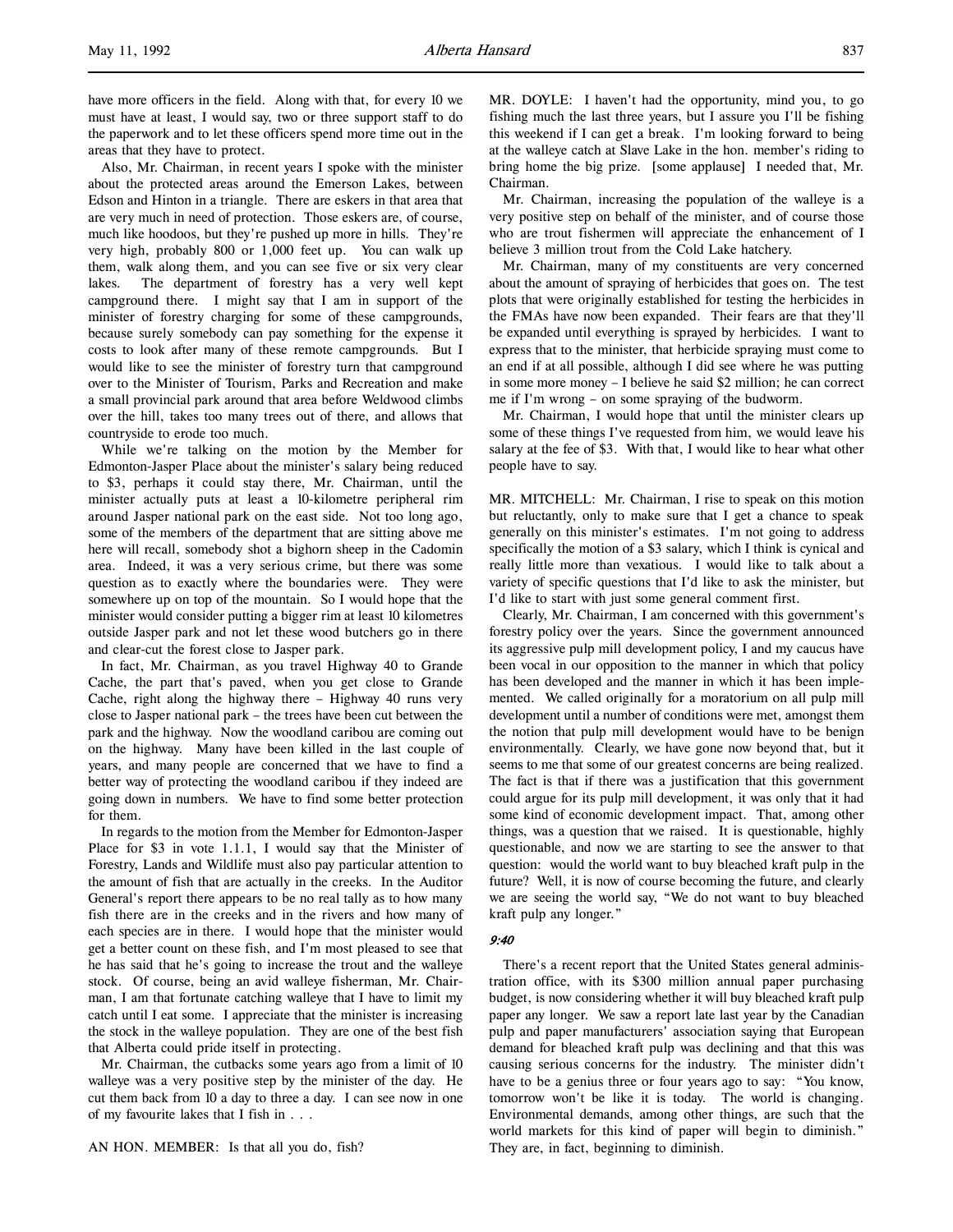I think it is very revealing, Mr. Chairman, to look under vote 3.8.2., which is one of the few elements in this minister's budget that in fact has an increase in expenditure anticipated. It's interesting to note that that vote is for Trade Promotions. It is up over \$1 million, or a 335 percent increase, and we have to ask ourselves the question why. There are no coincidences. I would argue that the answer to that question is probably that this minister has begun to realize that markets are drying up for that kind of product and he is now beginning to promote on behalf of the industry markets for that kind of product. I believe that the increase in that vote is very, very revealing.

It's interesting to me as well, Mr. Chairman, that in the minister's opening comments he says that he has increased reforestation by 20 percent. That doesn't seem to be consistent with what the minister has been saying in previous years, where under his new Free to Grow standards there would be no net loss, and that would imply that of course he was doing reforestation to keep up with the cutting each year up to this year. If that's the case, where would there be room for a 20 percent increase? If in fact his reforestation policy has been keeping up with forest cut, timber cut, where does the 20 percent increase come? It either comes by way of a recognition and acknowledgment implicitly of something the minister has failed to acknowledge in the past, and that is that in fact he's had a 38 percent backlog of reforestation because it wasn't working – that hasn't been acknowledged in the past – or he hasn't been keeping up with timber cut in more recent years and is now acknowledging that he has to increase reforestation if he is to catch up.

I'm not convinced. I haven't been convinced in the past, and I'm not convinced now that reforestation is working the way the minister is saying it's working, that it is keeping up with the timber being cut. We all know that no matter how much reforestation goes on, we don't replace forests. When I look at the government's forestry development policy, I do not see an acknowledgment of the need to set aside sufficiently large tracts of boreal forests, old growth forests in this province to preserve that ecosystem in this province.

We have heard a great deal over the years as well, Mr. Chairman, under the rubric of forestry policy, that FMAs are reviewed by the public. Forty meetings were held in northern Alberta with the public, but these were coffee parties. They are not public review of an FMA. We do not see the FMAs until they are signed. By any stretch of the imagination that is simply too late.

I believe that there is an inherent conflict of interest in the department which makes it very, very difficult for the minister to structure an objective forestry policy that takes in a broad range of perspectives and a broad range of uses of our forests. What is that conflict of interest? It is, Mr. Chairman, that on the one hand the minister is responsible for the protection of forests and the wildlife that inhabit them; on the other hand, he has a forestry industry development branch which is responsible for exploiting those forests. Clearly, Mr. Chairman, it would be more logical for that particular branch to be in the department of economic development. One can hardly imagine what the department of economic development does if it doesn't have things like forestry industry development and tourism and so on. Forestry itself could more properly be integrated in with the Department of the Environment. We would reduce the number of government departments, reduce unnecessary expenditures, streamline government operations, and put the protection of forests where it should properly be, within an Environment department with the proviso that that Environment department would work properly. Of course, that's a pretty important proviso.

My general concerns expressed in the past are reiterated this evening, Mr. Chairman. We do not have confidence in this minister's forestry policy. There are huge gaps. Elements of it that he is said to have delivered upon – reforestation – he is now raising serious questions about. The markets for bleached kraft pulp are in question. I believe that what we are beginning to see is a forestry policy, such as it is, unraveling before our very eyes.

Specific questions. With respect to vote 1, Departmental Support Services, I note that the minister budgeted nearly \$20,000 for Payments to MLAs. I would like to know which MLAs and for doing what.

Under Fish and Wildlife Conservation, vote 2, it is encouraging to see that there is an increase of 16.9 percent and that that is for waterfowl crop compensation. Clearly there are some problems in administering that program: having to wait till the end of the year, for example, to claim back the money from the federal government. Not an overwhelming problem, but I would like to know: could the minister confirm what he expects will be the recovery of losses, what percentage of losses will be recovered – our information is that they will be in order of 80 percent – and will he please at least discuss what his expectations are for encouraging farmers to in fact reclaim or maintain wetland areas? If they are only going to be 80 percent compensated, I guess while that's a pretty significant amount, is it significant enough to ensure that they will maintain wetlands or in fact even reclaim them? It's clear there's not really a direct incentive for reclaiming wetlands. Could the minister please comment – because I know he said that he's putting a priority on wetlands – on what he is doing specifically to encourage the restoration of wetlands, not just the maintenance of the ones we have got but the restoration of wetlands.

I would like to argue that the 43 percent decline in Commercial Wildlife Management at face value appears to be good, provided that the money that is being reduced in the government's budget is being picked up by industry. The remaining \$96,000, it would seem, should also be paid for by industry. I wonder whether the minister could explain why that isn't the case, why there would be anything in a government budget for the management of commercial wildlife.

Fisheries Management. Fish Culture, vote 2.3.6, is up 11 percent. My belief is that that's a worthwhile initiative, but I would like to know how it is that that money is going to be allocated. Our concern is that there should be, among other things, adequate stocking of lakes in northeastern Alberta. Our information is that nearly 60 percent of the sport fish caught in Alberta are caught in the northeast but that restocking initiatives do not reflect that proportion for that area of the province. It could be, of course, that rivers and lakes in that area sustain the population of fish adequately, but I'd like to know for sure whether that's the minister's analysis. Specifically, 60 percent of the sport fish caught in Alberta come from the northeast, whereas only 26 percent of the walleye fingerlings raised under our walleye pond program were used to restock lakes in that region.

Habitat Management, up 24 percent. That can be viewed as being positive, certainly given that without habitat we lose wildlife, so the minister is to be encouraged in that. But I would like to know: will this Habitat Management increase help to designate and manage more areas of old growth forest, which I believe are in jeopardy in this province, given the forest industry development policy of the government?

### 9:50

Under vote 3, Forest Resources Management, Recreation Area Operation and Maintenance is up 6.8 percent. To what extent will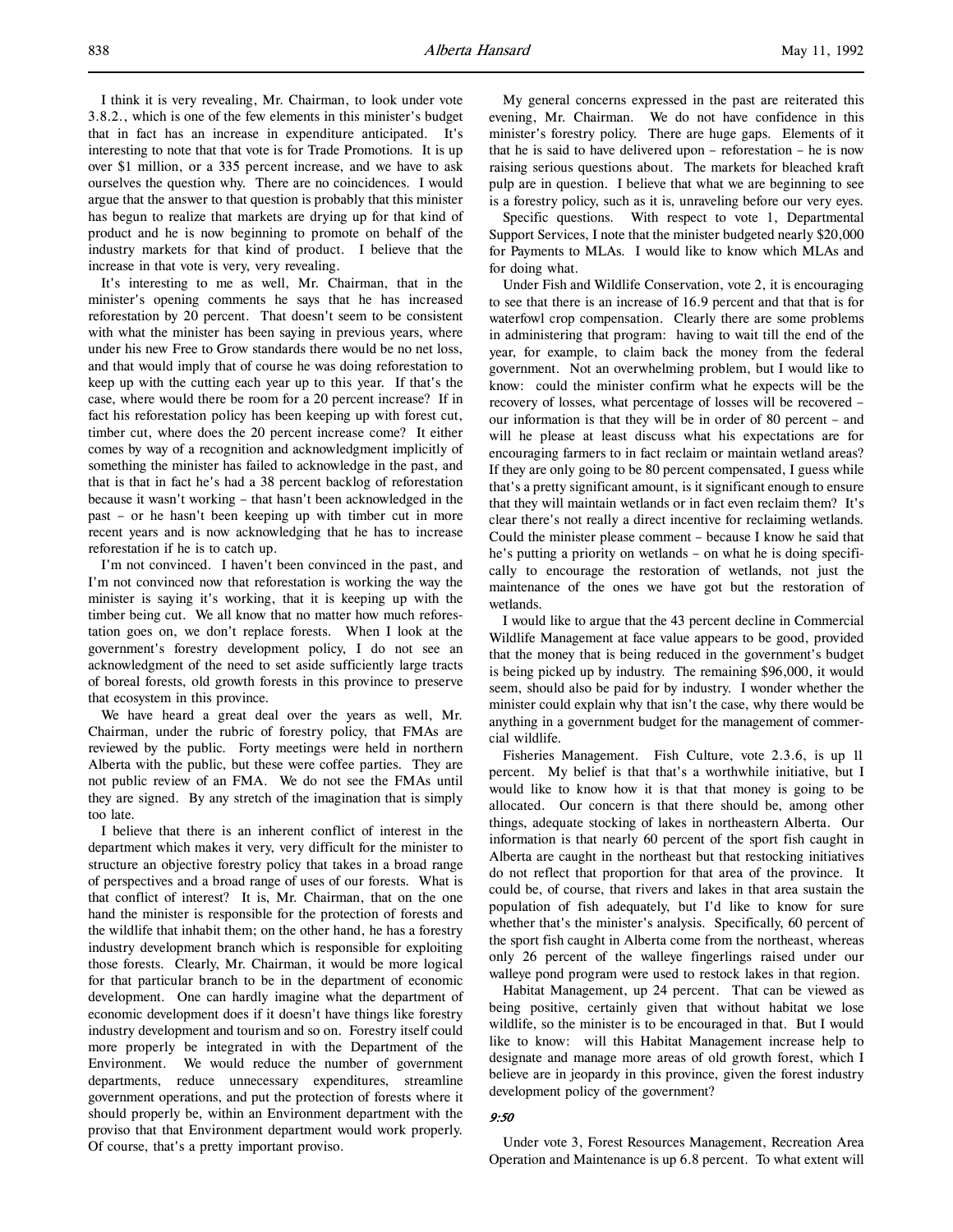Reforestation. Despite the fact that the minister says it's up 20 percent, funding is down 7.6 percent, and Silviculture Planning and Operations, in particular, is down 37 percent. I wonder whether the minister can answer how his government is fulfilling its requirements in reforestation under these budget cuts. I'm reminded of the letter from Mr. Denney of the industry association last year raising serious doubts about whether the government in fact had allocated sufficient resources to maintain its responsibility under reforestation in this province. If reforestation were somehow up 20 percent, I guess I would be encouraged, but I would like to see how that jibes with the minister's budget cuts in this area.

With respect to Forest Protection, in particular Fire Suppression, why is the budget only \$12.5 million for 1993, Mr. Chairman? I note that last year the budget was over \$30 million, and in each of the previous three years respectively the budgets were \$33 million, \$23 million, and \$51 million. Reports are that we have already a particularly dry season, and after four consecutive years of underbudgeting, why would it be that the minister would budget only \$12.5 million this year and ensure an almost certain special warrant? I would like to know how the minister can budget an amount this low.

There is no money budgeted for forest research, and I would like to quote the Dancik report, recommendation 124, in which he stated,

The Forest Research Branch of the Alberta Forest Service should be substantially expanded to address immediate needs . . . A tripling of staff . . . would be appropriate. Much of the work of the branch should be managed . . . to address immediate, short-term, practical problems.

Yes, this would require extra funding, but in the long run – and maybe not, in fact, in the long run – the dividends would more than pay for this level of what I would call an investment in the management, the successful protection, in fact, of our forestry resources. Why has no money been budgeted for research this year? Will money be allocated now that the Canada/Alberta Partnership Agreement in Forestry has been signed? Those would be my two questions in that area.

I would like to ask the minister a question about what steps he has taken to pursue alternative funding mechanisms for research. Has the minister taken, for example, specific steps to increase revenues from industry for forest research?

# Point of Order Relevance

MR. HYLAND: Mr. Chairman, point of order.

MR. CHAIRMAN: Order please. The hon. Member for Cypress-Redcliff is rising on a point of order.

MR. HYLAND: Mr. Chairman, point of order under 23(b)(i). When the hon. member started his speech relating to the estimates, purportedly on the amendment before us, he made reference to the amendment, and I would guess that that was probably 12, 14 minutes ago and has made no reference to the amendment. I think he should get back on the reference to the amendment so we can get it voted on, and then the rest of us that are on the list might get a crack at speaking on the estimates too.

MR. CHAIRMAN: The hon. Member for Edmonton-Meadowlark.

### Debate Continued

MR. MITCHELL: Thank you, Mr. Chairman. I would like to mention the amendment. [interjections] Well, it gets to be silly after a while, Vegreville.

The question that I would like to reiterate about forestry industry development is under the vote – I mentioned it earlier, but I would like to reiterate. It's a question of trade promotions.

MR. CHAIRMAN: The member should try to relate his comments to the amendment, please.

MR. MITCHELL: Thank you. I'm going to draw a conclusion about this amendment.

AN HON. MEMBER: We'll have to measure his performance so we can test . . .

MR. MITCHELL: Yes, I'm testing him. I'm testing the minister on the level of his performance. If he can answer two or three of these questions, we'll pay him.

The question I would like to ask is  $-$  and this is a question of the credibility of the minister and whether or not in fact he is up to the pay that the Legislature provides him – why have trade promotions gone up over \$1 million this year, or a 335 percent increase? Mr. Chairman, I want to know specifically what those trade promotions are going to promote and whether in fact this is a response to declining market demand for bleached kraft pulp produced by the kinds of pulp mills that this minister has promoted. This is a very, very serious issue because it relates to criticisms and speculation of several years ago that in fact the markets for this pulp would collapse due to environmental pressures around the world, and sure enough there's indication that that is occurring. I'm wondering whether this is indication that the minister is responding to that particular occurrence.

With respect to Public Lands Management and Land Information Services, is there a possibility, Mr. Chairman, that revenue could be increased under this vote? That is to say, are there ways that fees can be charged so that the taxpayers don't have to pay for this? In particular, I raise the question that I have raised year after year after year after year, and that is: what happens to the found windfall profits that grazing leaseholders receive simply from oil companies and seismic companies that pay for access to this grazing lease property? My contention and my caucus' contention is that that should be public money and that the grazing lease price to the farmer should be adjusted to reflect inconvenience but that found money of that nature should come to our public coffers.

Designation of natural areas: the minister indicated a commitment in March of this year to establish 21 new natural areas within the province within the coming year. I would like to know when we are going to see what areas are going to be designated. I would like to have some assurances that they will be of a substantial size so that they will be self-sustaining. I would like to know specifically when Alberta is going to join the endangered spaces program. I note that only Alberta, New Brunswick, and Quebec still have to make a full commitment in that regard.

This designation of natural areas was one of the important recommendations of the Dancik report, and the minister is to be congratulated for acting on that. I would like to know what progress is being made in implementing other recommendations of the Dancik report. In particular, Mr. Dancik emphasized the need for a forest conservation strategy, wildlife monitoring, and management program enhancement. It's almost two years since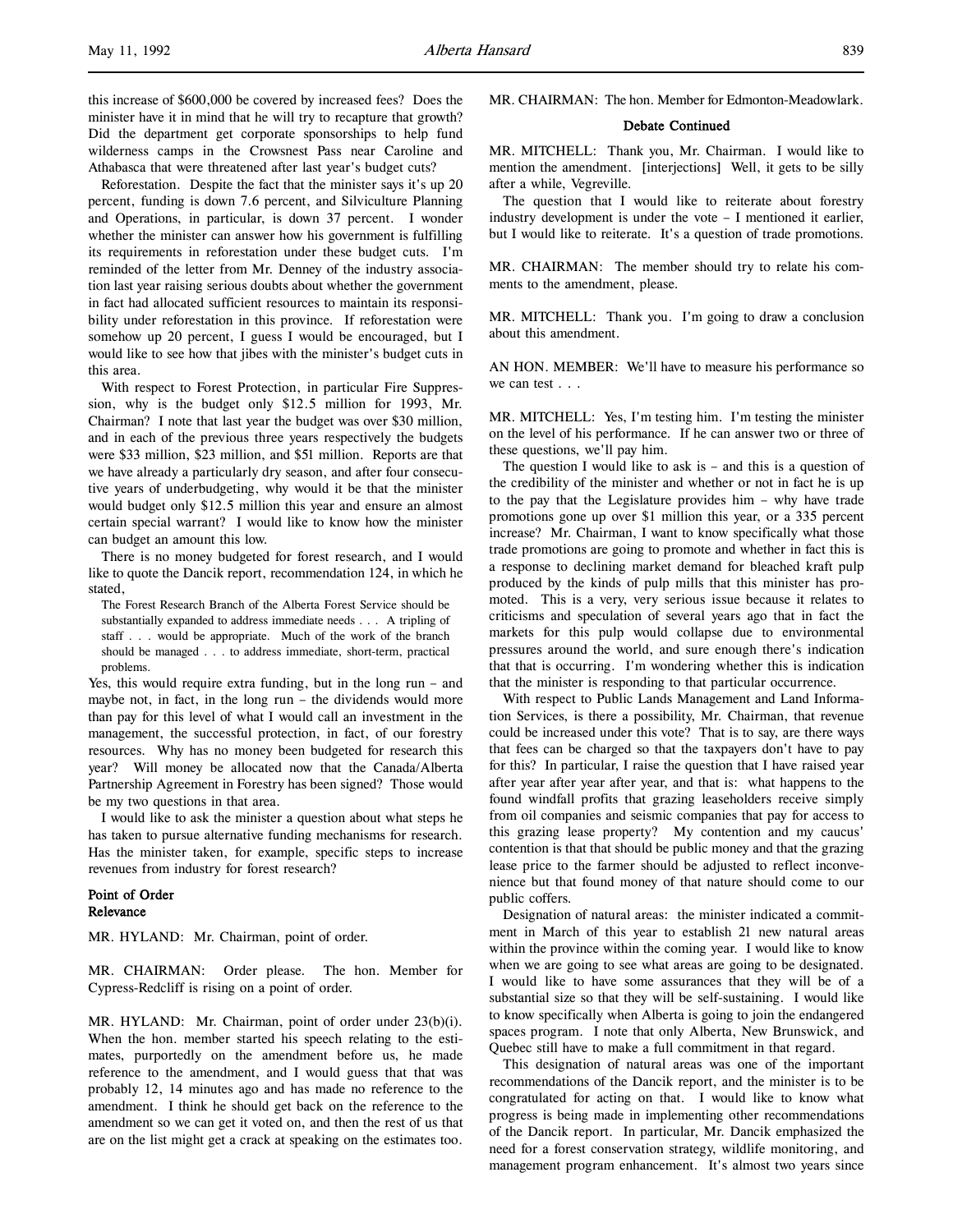this report was presented to government, and I would like to see what other recommendations, particularly in those areas, that the minister is responding to.

### 10:00

The conservation of wildlife habitat: the Dancik report was critical of the lack of a forest conservation strategy and a strategy under the forest conservation strategy for wildlife management. He was particularly concerned about the need for an inventory of fish and wildlife populations, especially for nonpriority game species, for which there is scant information. A survey of professional foresters in Canada indicated that 55 percent of Alberta foresters consider that wildlife management in Alberta is a serious problem. What steps specifically is the minister taking to improve that situation, and in particular is he considering setting aside areas – his natural areas, ecological reserves, and so on – within the forestry management areas before those forestry management areas are designated and signed? Of course, there's not much area left in that regard.

I am concerned that, for example, Iron Point, Egg Lake, Christina Lake, Caribou areas, as well as areas along the Clearwater River and the lower Christina Lake, should have been exempted from the Alberta-Pacific FMA.

# Point of Order Relevance

MR. HYLAND: Mr. Chairman, point of order.

MR. MITCHELL: I mentioned the amendment again, Mr. Chairman.

MR. CHAIRMAN: I assume the hon. member is asking that the Member for Edmonton-Meadowlark be relevant to the motion before the House.

MR. HYLAND: Yes, Mr. Chairman.

MR. CHAIRMAN: Hon. member, would you kindly relate your remarks to the motion before the committee?

### Debate Continued

MR. MITCHELL: There are so many unanswered questions, Mr. Chairman, that one can only wonder whether the minister is, in fact, earning his money. As I proceed through these questions, I am trying to get to the root of that.

I wonder whether the minister could indicate what he is doing specifically to preserve stands of mature white spruce in the Peace River valley and in other parts of northern Alberta.

Public input into forestry management agreements is one of the most serious issues facing this minister today, an issue which he has, I believe, avoided, Mr. Chairman. It is not enough for the minister to say that what he has done constitutes formal public participation; it is not. It has been little more than coffee parties where companies bring their glossy brochures and their glossy overhead slides and tell people things, people who do not have the resources nor the advantage of a structured meeting, properly chaired, properly reviewed, within which they could have significant and substantial public input.

I would like to specifically know why the Sunpine FMA has been discussed behind closed doors. I want to know whether the government will require an environmental impact assessment of this site and an NRCB review of whatever site it is that Sunpine, I guess, eventually comes to. I would like to know specifically

how the minister is going to structure public input into the forestry management area for this project.

Integrated resource plans: Mr. Dancik indicated that FMA allocations and other forestry management decisions should be made in the context of the integrated resource planning system. However, Mr. Chairman, time and time again integrated resource plans have not been completed before FMAs have been signed. That is certainly the case in Al-Pac, that is certainly the case in Daishowa, and we have a wonderful opportunity now, with the Procter & Gamble FMA being up for grabs, where in fact the government shouldn't proceed with that FMA anyway, but if they do, they could ensure that integrated resource plans are finished before they allocate that FMA. Will the government make the commitment to do that?

The Al-Pac infrastructure: the government undertook, began to do work to build a new route south of the Grassland connector to the Al-Pac plant. After \$100,000 worth of work the government made the right decision and decided to go back to the existing road, which could be enhanced for considerably less money. Could the minister please indicate why it is that they ever thought in the first place that the road south of the Grassland connector, linking it to Highway 55, had to be pursued as a possibility, why they simply didn't do the cheaper and the less environmentally damaging initiative in the first place?

Community forests: why is the government not willing to experiment and allow a community forest such as that requested in the Deadwood-Dixonville area? Why would the government not allow that experiment to proceed as an alternative possibility for the management of forests within this province?

Mr. Chairman, it is getting late, and I will allow other members a chance to speak.

MR. FJORDBOTTEN: Mr. Chairman, I have a couple of comments with respect to the motion.

First of all, I want you all to know I love my job, and if the shoe was on the other foot and I was making a motion on the salary of my New Democrat opposition critic, I would have reduced the \$3 to at least \$1.

Nevertheless, having said that, in speaking to the motion, I would say that if you look at the budget of Forestry, Lands and Wildlife for this year and look at the savings that we've been able to achieve, Mr. Chairman, I would like to make a comment on one specific one only, and that is to do with forest fire fighting. Yes, there is a reduced budget somewhat, and we have relied previously on special warrants if it was a bad year. In this year we have what I believe is a reasonable budget, coupled with a number of initiatives that we're making and that I'm excited about, that I believe save us a significant amount of money and would certainly warrant more than a \$3 salary. What I'm speaking about is infrared scanning, which is technology that was not available before the Gulf war, which is now available. We have leased the equipment, and it fits in the nose of our bird-dog aircraft and can see down through smoke or anything and can pick out the hot spots in a fire. Now, previously when you sent a water bomber in through smoke, you couldn't find where the hot spot was and so you dropped the load. The cost of each load dropped is significant in some cases, depending on the retardant load and where it was loaded. It could be up to \$3 a gallon, which comes to about \$6,000 a load, and then if you don't drop it on the right spot, you've wasted that load. With this technology we can zero right in on it and drop the load right where it should be. We believe that on a bad fire day, we could save up to \$250,000 a day just having that technology only.